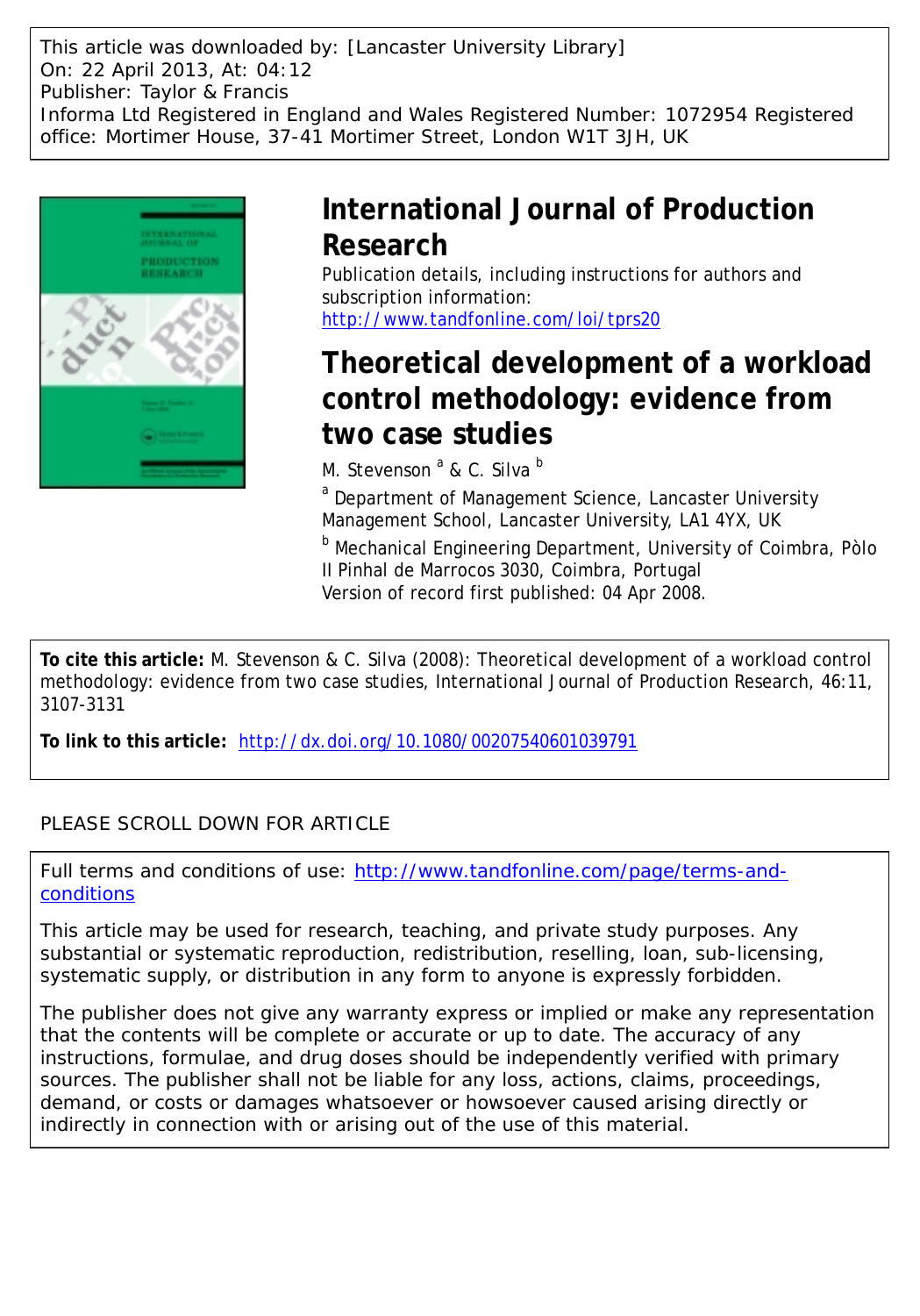

# Theoretical development of a workload control methodology: evidence from two case studies

M. STEVENSON\*† and C. SILVA‡

yDepartment of Management Science, Lancaster University Management School, Lancaster University, LA1 4YX, UK

zMechanical Engineering Department, University of Coimbra, Po`lo II Pinhal de Marrocos 3030, Coimbra, Portugal

(Revision received September 2006)

Workload control (WLC) is a leading production planning and control (PPC) concept for manufacturing environments subjected to high levels of uncertainty, such as in the make-to-order (MTO) industry. Despite the importance of this concept, few case study applications of WLC have been presented in the literature. This paper takes advantage of a rare opportunity to explore two independent longitudinal empirical WLC projects recently undertaken in Portugal and the United Kingdom. Uniquely, the projects were conducted in parallel and both chose to incorporate the exact same influential WLC methodology in the development of a decision support system (DSS), thus providing an ideal platform for cross-case comparison. The paper focuses primarily on theoretical refinements which ultimately had to be made to the WLC methodology applied to the two cases. Reasons for the refinements can be broadly split into two groups: (1) refinements due to the time that has elapsed since the development of the original methodology; and (2) refinements due to company specific characteristics. The paper also reflects upon a number of implementation difficulties common to both case studies, providing insight into how these could be avoided in the future. Finally, eight future research challenges are presented.

Keywords: Production planning and control; Decision support system; Case studies; Workload control; Product customisation

# 1. Introduction

Workload control (WLC) is a production planning and control (PPC) concept designed for complex environments, such as those encountered by manufacturers of bespoke goods tailored to the needs of individual customers. Despite the importance of this concept, few case study applications of WLC have been presented in the literature (see, for example, Bechte 1988, Hendry et al. 1993, Bechte 1994, Wiendahl 1995, Park *et al.* 1999). In recent times, a number of authors have called for more empirical research relating to the WLC concept in order to bridge the gap between the extensive literature on theoretical aspects of WLC and the limited empirical body

<sup>\*</sup>Corresponding author. Email: m.stevenson@lancaster.ac.uk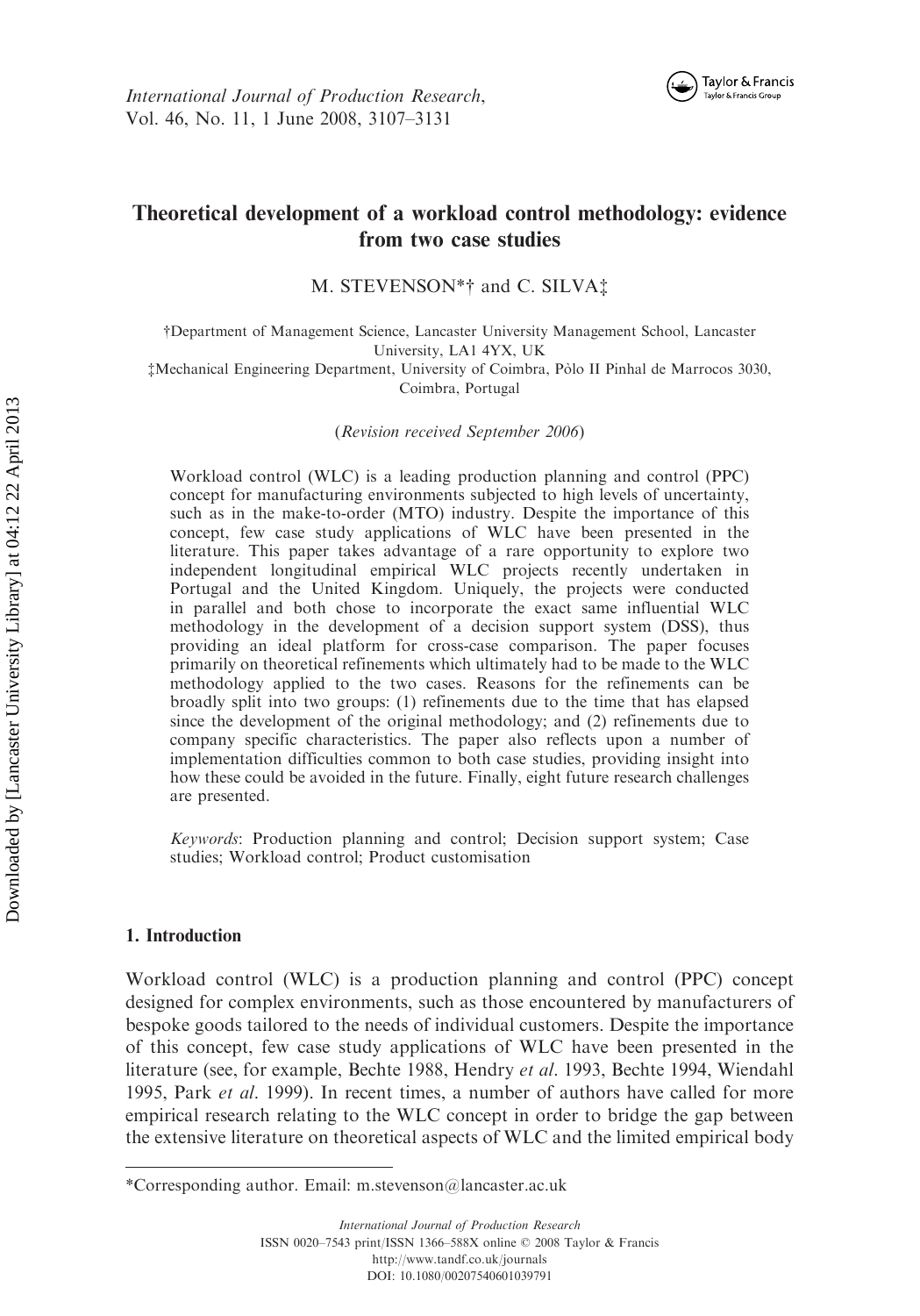of research (see, for example, Bertrand and Van Ooijen 2002, Kingsman and Hendry 2002, Stevenson et al. 2005).

One of the leading WLC methodologies, designed for customised production environments such as in the make-to-order (MTO) industry, was developed at the Lancaster University Management School (LUMS) during the 1980s and 1990s, and is now commonly referred to as the LUMS approach. Over the past three years, two separate research groups (based at universities in Portugal and the United Kingdom) have conducted case study implementation projects of the LUMS approach. Details of these individual accounts can be found in Silva et al. (2006) and Stevenson (2006). During this research, both groups have independently developed decision support systems (DSS) based on the LUMS approach for their respective cases and both groups have found it necessary to make theoretical refinements to the LUMS approach that underpins their systems in order to bridge the gap between theory and practice.

This paper presents a comparative case study analysis of the refinements made to the LUMS approach in these two projects. This insight provides a unique paper and a research opportunity unlikely to be repeated in the field of WLC. It describes, in detail, two longitudinal case study research projects which were conducted in parallel, which pursued very similar research agendas and which, uniquely, began with and refined the same WLC concept. This cross-case reflective comparison enables a deeper understanding of the two cases, adds weight to the conclusions that can be drawn from the two projects individually and improves the generality of the findings; hence, it is argued that the comparative analysis presented herein is greater than the sum of the parts. The paper focuses primarily on theoretical aspects of the LUMS approach in order to identify commonalities and divergences between the refinements made in the two cases and in doing so to explain why refinements were necessary. It is anticipated that the outcomes of this research will have implications for establishing a more generic and unified version of the LUMS approach. By focussing on WLC theory, the paper complements that presented by Hendry et al. (2006), which focuses on implementation insights identified through comparative case study analysis.

The remainder of this paper is organized as follows. Section 2 describes the comparative case study methodology applied in this research before section 3 presents a description of the two case study companies. Sections 4 and 5 analyse the refinements made to the LUMS approach during the two case studies, exploring factors that influenced these developments and highlighting a number of ongoing research challenges prominent in the field of WLC. Finally, conclusions are drawn in section 6.

#### 2. Comparative case study methodology

The case study research methodology is widely acknowledged as an ideal approach for refining an established theory and for exploring contextual conditions (see, for example, Meredith 1998, Stuart *et al.* 2002, Voss *et al.* 2002). The longitudinal case study approach has a number of advantages over the cross-sectional approach, including an ability to gain an in-depth understanding of a particular context during a period of change; however, this can be very time consuming, making the single case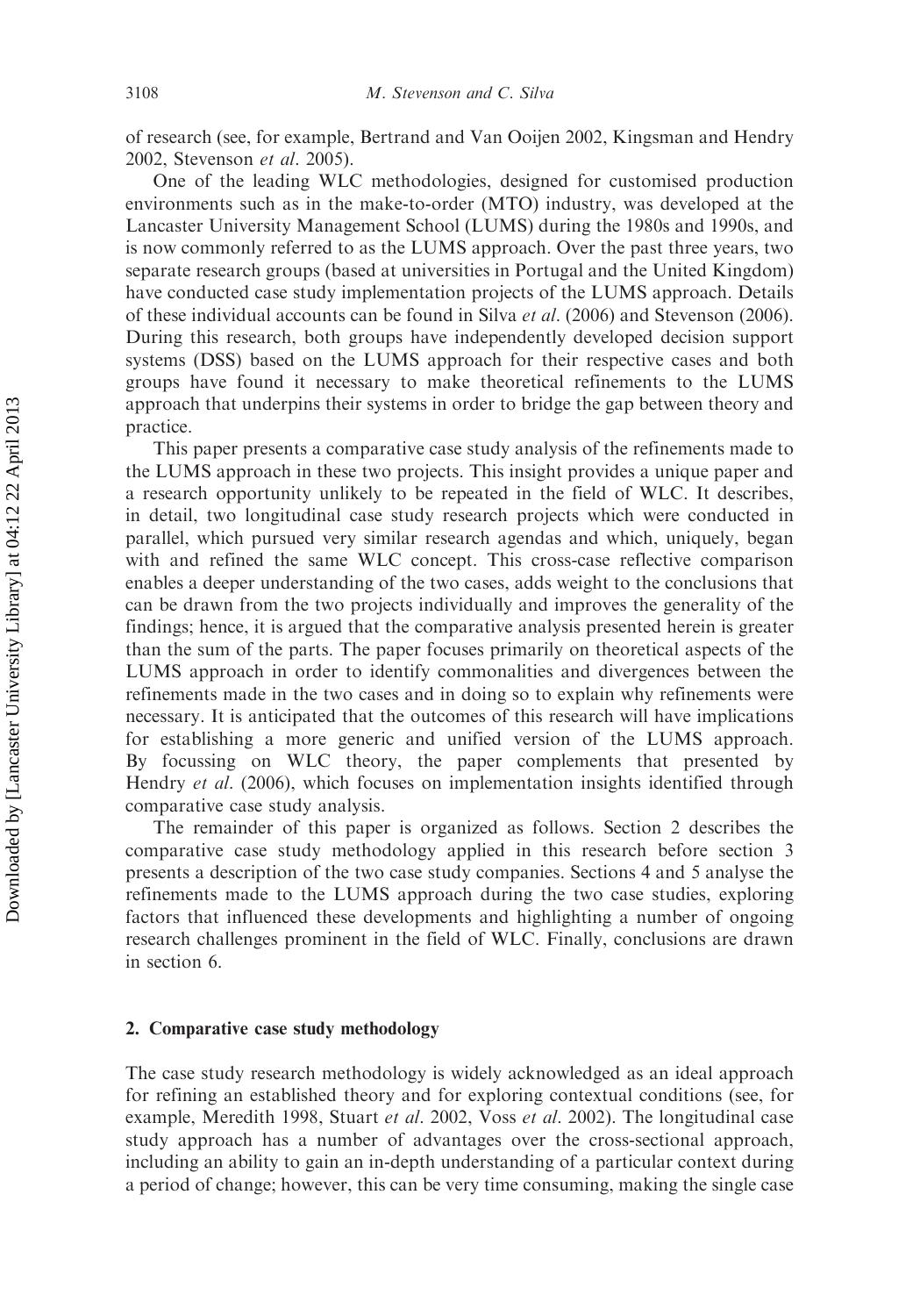

Figure 1. Cross-case comparison of refinements to the WLC Methodology.

study a common approach. Through international research collaboration, this paper is able to take a multiple longitudinal approach to case research thus significantly improving the generality of the results. While different WLC methodologies share many of the same characteristics (such as the use of an order pool), they are also different in many ways (such as in their approach to workload accounting over time) and hence are difficult to compare directly; many papers have explored such differences, including Land and Gaalman (1996), Bergamaschi et al. (1997) and Sabuncuoglu and Karapinar (1999). As these two case studies began with an identical theoretical methodology and were refined at the same time, the individual accounts provide an ideal basis for cross-case theoretical comparison. In what follows, the paper seeks to address a number of research questions, these include: How did the application of the LUMS approach have to be refined in the two cases? What are the explanatory factors behind these refinements? What were the commonalities and differences between the two sets of refinements? Are any of these issues likely to re-occur in other settings? In the light of this practical experience, what important future research challenges emerge (or remain outstanding) in the field of WLC ?

#### 2.1 Analytical procedure

To facilitate collaboration, a meeting was held between the two research groups prior to the case study research and a second meeting was held after the refinements had been made. Minimal contact occurred between the two groups in between these two meetings, hence the refinements made by one group of researchers did not significantly impact the decisions made by the other group of researchers. Figure 1 illustrates the comparative case study methodology applied and described in this paper. While both studies started with the same WLC approach, the projects resulted in varying refinements being made by the two research groups. Figure 1 also highlights some of the reasons why refinements were made to the original methodology.

Tables have proven to be the most notable tool for case study comparison in two respects. Firstly, tables proved useful for comparing characteristics of the two case study companies against a detailed criteria; the criteria makes use of important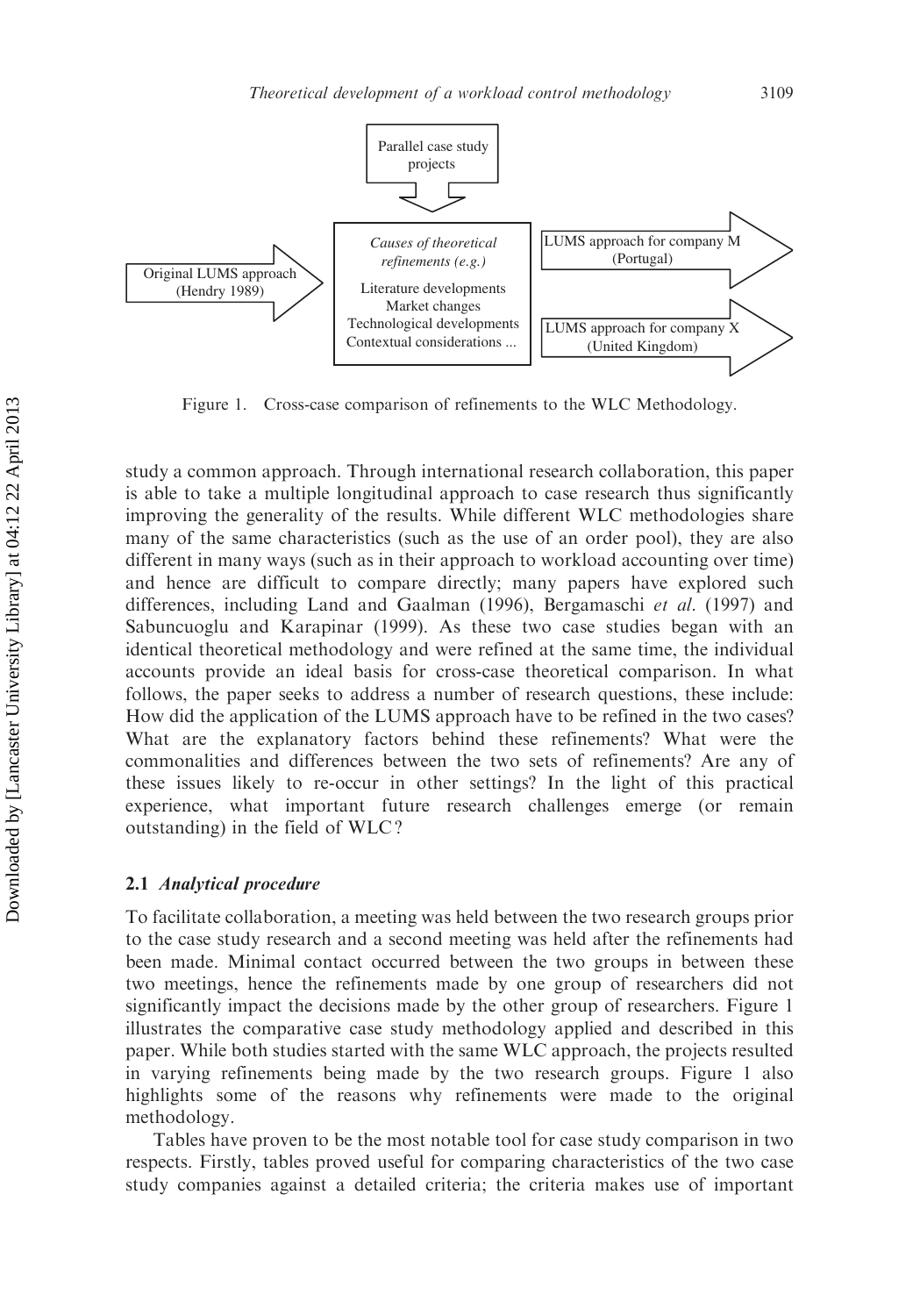company characteristics highlighted by Perona and Miragliotta (2000), such as shop configuration and machine characteristics, by Henrich *et al.* (2004), such as inter-arrival time variability and routing length, and those noted as important during this research. Secondly, and more significantly, tables proved useful for comparing the two methodologies alongside the original LUMS approach (see later tables 1–4); where similar refinements have been made to the two methodologies, a degree of generalisation is possible. Significant differences between the two methodologies have also been explored in detail. The key source of reference for the description of the original methodology is Hendry (1989), an improved version of that previously presented by Tatsiopoulos (1983). Further descriptions of the LUMS approach are also presented by Hendry and Kingsman (1989, 1991, 1993), Hendry et al. (1993), Hendry and Wong (1994), Hendry et al. (1998), Kingsman (2000), Kingsman and Hendry (2002) and Stevenson and Hendry (2006). From Hendry (1989) to Kingsman and Hendry (2002), the theory underpinning the LUMS approach remains relatively unchanged. Theoretical aspects are analysed using five categories:

- (1) The three-tiered hierarchy of workloads (see table 1).
- (2) The impact of a new job upon the workload length (see table 1).
- (3) The total and planned workload control infrastructure (see table 2).
- (4) The released workload control infrastructure (see table 3).
- (5) Defining parameters and controls (see table 4).

Hence, the use of tables provides an ideal means for comparative analysis as it allows multiple cases to be presented in a structured and unified format.

#### 3. Case study characteristics

The following subsections compare the two case study companies thus providing an insight into the characteristics of companies for which the LUMS approach is designed to support. To aid comparison, characteristics of the two companies were tabulated and analysed, as described in section 2, under seven main headings (see also the appendix):

- (1) Company overview.
- (2) Demand data and current shop load.
- (3) Planning procedures prior to the implementation of WLC.
- (4) Shop floor machine details.
- (5) Job characteristics.
- (6) Capacity management (and output control measures).
- (7) Technical aspects of the company.

The following subsections are organized around the seven headings above. For anonymity, the case study conducted in Portugal is hereafter referred to as Company M, while the case study conducted in the United Kingdom is hereafter referred to as Company X. Exploring the differing characteristics of the companies may later help to explain the similarities and differences in the refinements made in the two projects; hence the purpose of the section is the identification of potential explanatory factors.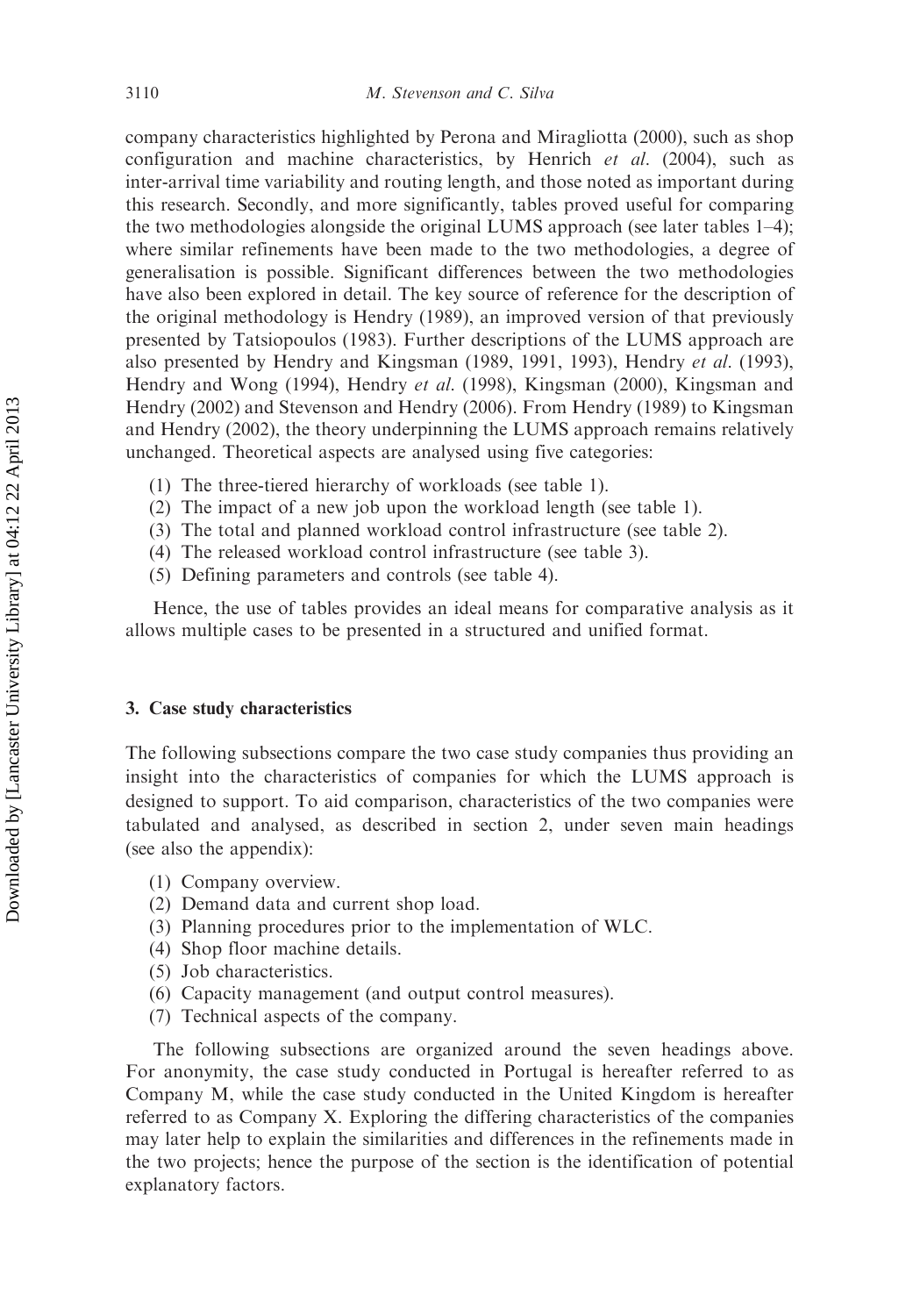Table 1. Hierarchy of workloads and the impact of a new job upon the workload length. Table 1. Hierarchy of workloads and the impact of a new job upon the workload length.

Downloaded by [Lancaster University Library] at 04:12 22 April 2013 Downloaded by [Lancaster University Library] at 04:12 22 April 2013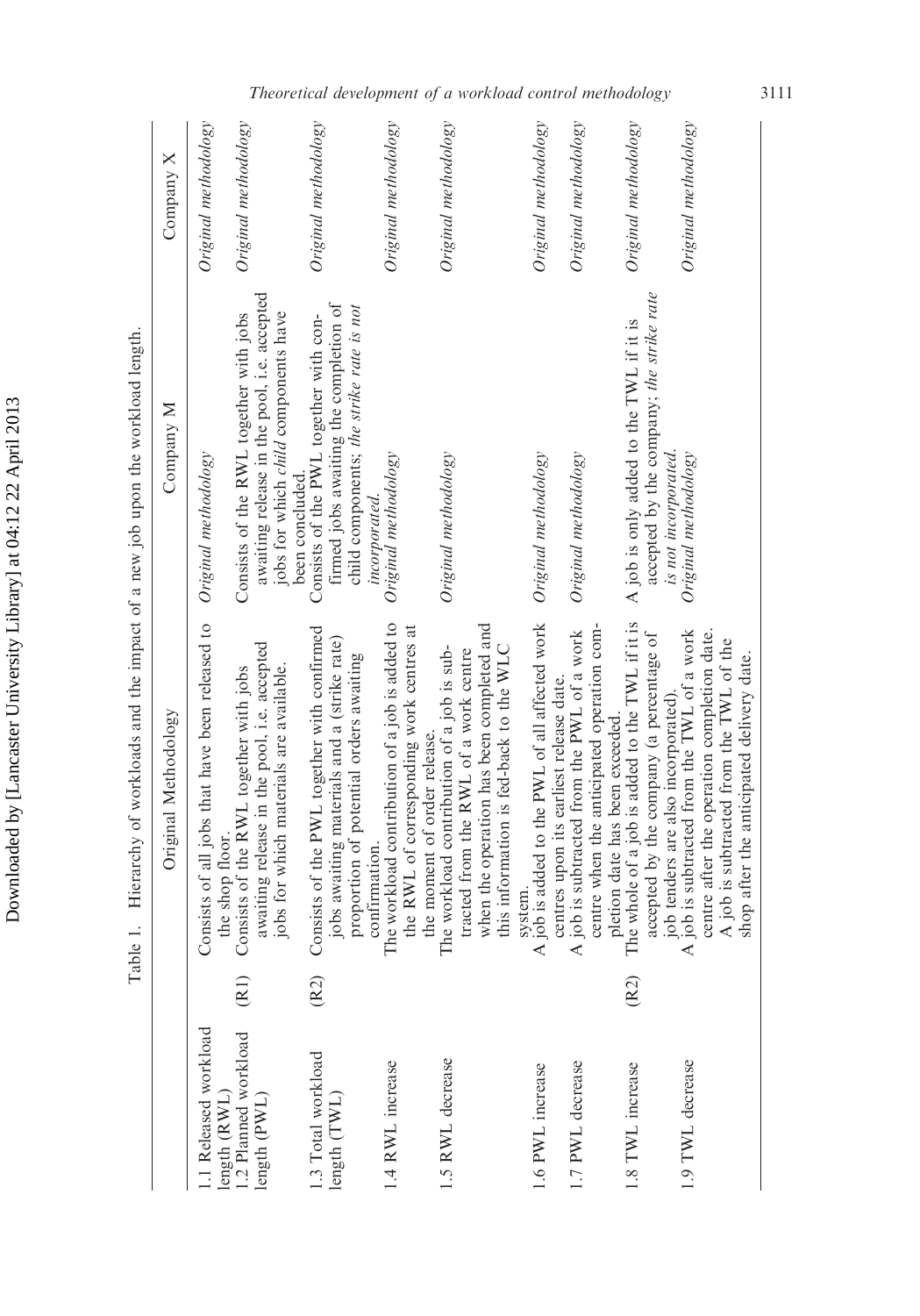| ļ<br>۱<br>֠ |
|-------------|
|             |
| ¢           |
| l           |
| í<br>֠      |
| l           |
| i           |
|             |
| ֠           |
|             |
|             |
|             |
| ١<br>Ï      |
|             |
| i           |
| l           |
| I           |
|             |
| J           |
|             |
|             |
| I           |
| i           |
|             |
|             |
|             |
|             |
| I           |
| I.          |
| j<br>֚֡֕֡   |
|             |
|             |
|             |
|             |
|             |
|             |
| ļ           |
|             |

|                         |      | Table 2. Total and planned workload control infrastructure.                                                                                                                                                  |                                                                                                                                                                                                        |                                                                                                                                                                                                  |
|-------------------------|------|--------------------------------------------------------------------------------------------------------------------------------------------------------------------------------------------------------------|--------------------------------------------------------------------------------------------------------------------------------------------------------------------------------------------------------|--------------------------------------------------------------------------------------------------------------------------------------------------------------------------------------------------|
|                         |      | Original methodology                                                                                                                                                                                         | Company M                                                                                                                                                                                              | Company $X$                                                                                                                                                                                      |
| 2.1 Interval of control | (R3) | The TWL (calculated) and the<br>Control is initiated once a<br>PWL (estimated) are con-<br>trolled simultaneously.<br>week, considering jobs                                                                 | The TWL is calculated and the<br>parallel. Control is initiated<br>PWL estimated. The TWL<br>and PWL are controlled in<br>every time an order arrives.                                                 | The TWL is calculated and the<br>parallel. Control is initiated<br>and PWL are controlled in<br>every time an order arrives.<br>PWL scheduled. The TWL                                           |
| 2.2 Workload controlled | (R4) | PWLs are maintained between<br>(for TWL and PWL); limits<br>'arriving' since the previous<br>a lower and an upper limit<br>week.                                                                             | PWLs are maintained below an<br>is enforced); limits are equal<br>upper limit (no lower bound                                                                                                          | PWLs are maintained below an<br>is enforced). Limits can vary<br>upper limit (no lower bound                                                                                                     |
| 2.3 Type of control     | (R5) | trolled to allow all jobs to be<br>are equal for all work cen-<br>completed by their OCDs.<br>tres. Workloads are con-<br>changing, and the accep-<br>Input control: DD setting/<br>tance/rejection of jobs. | Workloads are controlled to<br>Input control: DD setting and<br>OCDs (rejection of jobs is<br>allow all jobs to be com-<br>changes to the calculated<br>pleted by their OCDs.<br>for all work centres. | Workloads are controlled to<br>calculated OCDs; and the<br>allow all jobs to be com-<br>renegotiating; changes to<br>Input control: DD setting/<br>pleted by their OCDs.<br>across work centres. |
|                         |      | Output control: Capacity<br>changes.                                                                                                                                                                         | Output control: Capacity<br>adjustments.<br>not used).                                                                                                                                                 | acceptance/rejection of jobs.<br>Output control: Capacity<br>adjustments.                                                                                                                        |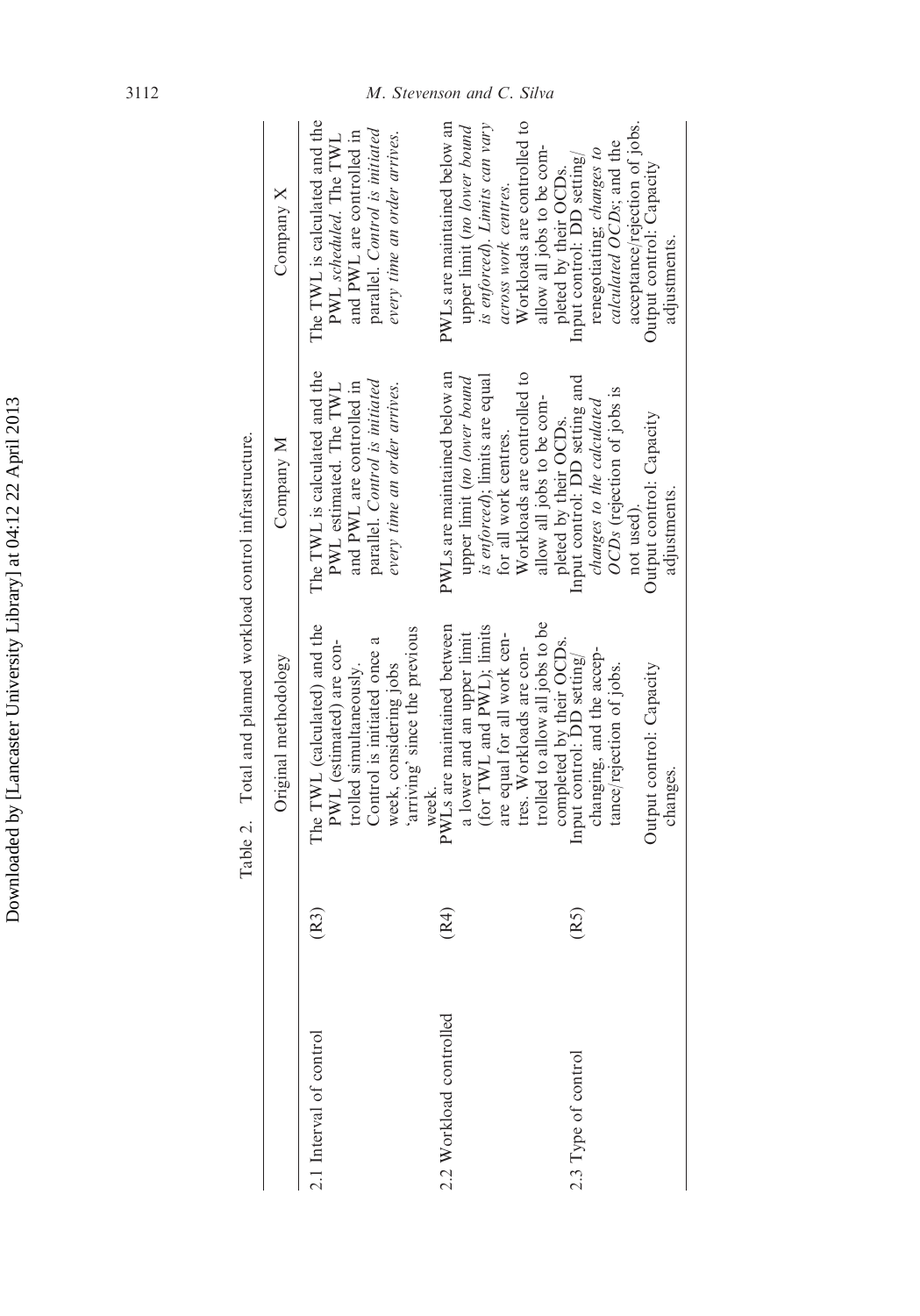Downloaded by [Lancaster University Library] at 04:12 22 April 2013 Downloaded by [Lancaster University Library] at 04:12 22 April 2013

|                                                         |      |                                                                                                                   | Table 3. Released workload control infrastructure.                                                                            |                                                                                                       |
|---------------------------------------------------------|------|-------------------------------------------------------------------------------------------------------------------|-------------------------------------------------------------------------------------------------------------------------------|-------------------------------------------------------------------------------------------------------|
|                                                         |      | Original methodology                                                                                              | Company M                                                                                                                     | Compary X                                                                                             |
| .1 Interval (R6)<br>of control                          |      | a week by considering all jobs in<br>the pool.                                                                    | Job release is periodic, typically once Job release typically takes place once<br>a day, considering all jobs in<br>the pool. | (or even once a shift), considering<br>Job release must take place daily<br>all jobs in the pool.     |
| 3.2<br>Workload<br>controlled<br>3.3 Type<br>of control | (R7) | lower and an upper limit; limits are<br>RWLs are maintained between a<br>equal for all work centres.              | upper limit (no lower limit); limits<br>RWLs are maintained below an<br>are equal for all work centres                        | upper limit (no lower limit); limits<br>RWLs are maintained below an<br>can vary across work centres. |
|                                                         | (R8) | Input control: Push release (normal);<br>specific jobs); pull release to spe-<br>intermediate push release (force | (choosing the set of jobs to be<br>Input control: Only <i>daily release</i><br>released).                                     | Input control: Push; force; pull; and<br>part-release of jobs.                                        |
|                                                         |      | Output control: Capacity changes.<br>cific under load work centres.                                               | Output control: No output control is<br>exercised at the release level.                                                       | Output control: Capacity<br>adjustments.                                                              |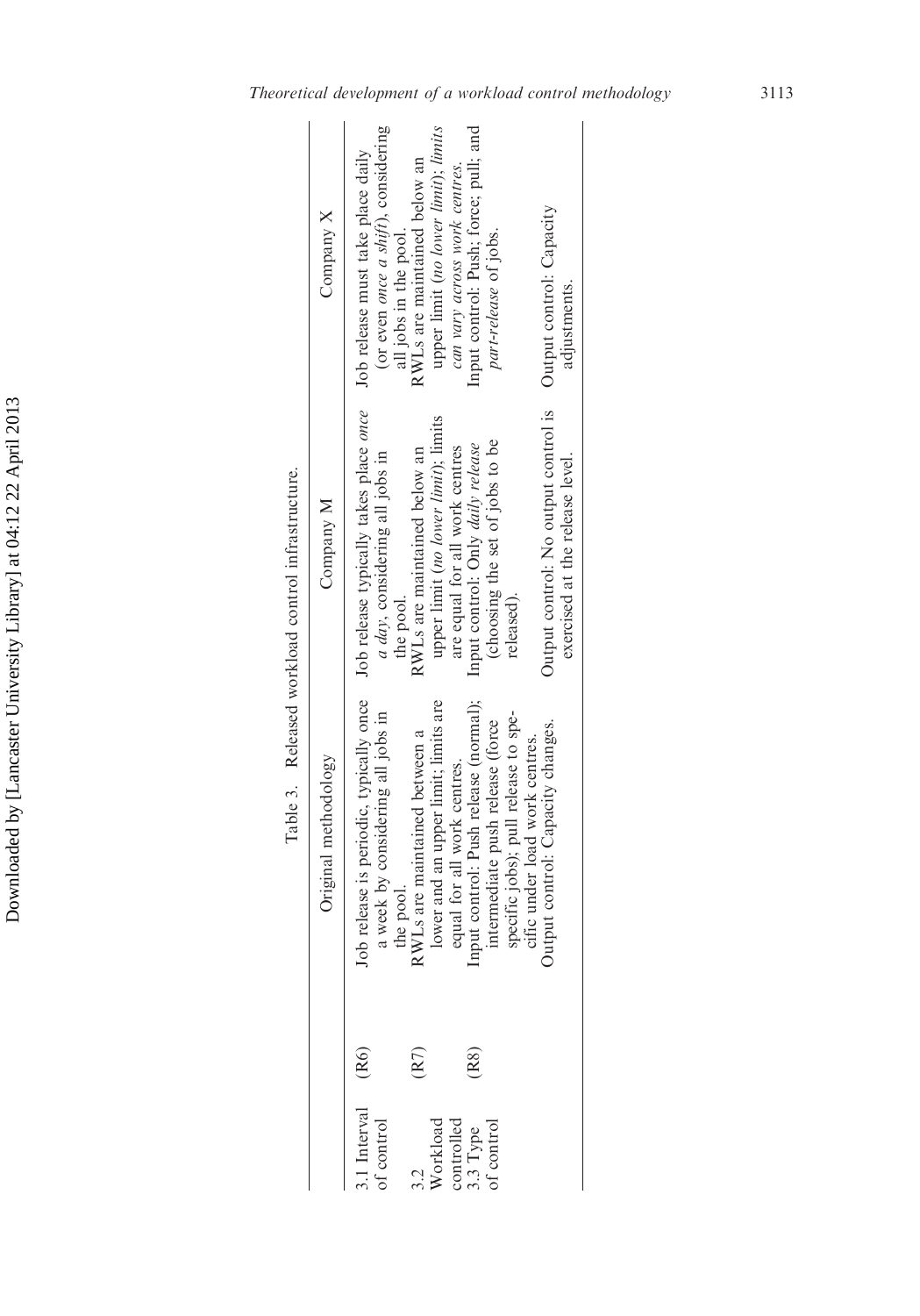| ׇׇ֠֕֡              |
|--------------------|
| l                  |
|                    |
|                    |
| l                  |
| ı                  |
| l<br>l             |
| I                  |
| $\frac{1}{2}$<br>l |
|                    |
|                    |
|                    |
|                    |
|                    |
|                    |
| I<br>١             |
|                    |
|                    |
| í<br>i             |
| l                  |
| I                  |
|                    |
| l                  |
| J<br>í             |
|                    |
|                    |
| i                  |
| ו<br>ו             |
|                    |
|                    |
|                    |
|                    |
|                    |
|                    |
| ׇ֚֘                |
|                    |
| ١                  |
|                    |
|                    |
|                    |
|                    |
|                    |
|                    |
|                    |
|                    |
| ļ                  |

|                                                          |       | Table 4. Defining parameters and controls.                                                                                                                                                                                                     |                                                                                                                                                                                         |                                                                                                                                                                                                               |
|----------------------------------------------------------|-------|------------------------------------------------------------------------------------------------------------------------------------------------------------------------------------------------------------------------------------------------|-----------------------------------------------------------------------------------------------------------------------------------------------------------------------------------------|---------------------------------------------------------------------------------------------------------------------------------------------------------------------------------------------------------------|
|                                                          |       | Original Methodology                                                                                                                                                                                                                           | Company M                                                                                                                                                                               | Company $X$                                                                                                                                                                                                   |
| 4.1 Delivery date<br>customer enquiry<br>estimation upon | (R9)  | A function of the TWL, enquiry<br>delay, total work content and<br>time, material lead time, pool<br>date, customer confirmation<br>expected shop floor queuing                                                                                | Due date setting not fully sup-<br>expectations of the customer.<br>Estimated using historical data<br>ported; the user sets the due<br>from similar products and                       | lated work centre throughput<br>firmation time, material lead<br>enquiry date, customer con-<br>time, pool delay and regu-<br>A function of the TWL,                                                          |
| 4.2 ERD, LRD and<br>OCD parameter<br>estimation          | (R10) | job routing and processing and<br>job DD, material arrival date,<br>Parameters are a function of the<br>setup time.<br>times.                                                                                                                  | mould component and proces-<br>Parameters are a function of the<br>mould due date, mould struc-<br>date by consulting the TWL.<br>ture (tree), routing of each<br>sing plus setup time. | content and daily available<br>capacity. Forwards schedul-<br>estimated; discrete back-<br>wards scheduling is used<br>ing used if due dates re-<br>based on routing, work<br>OCDs and LRDs are not<br>times. |
| horizon division<br>4.3 Planning                         | (R11) | Planning horizon split into weekly<br>time periods; jobs enter PWs at<br>their ERDs and leave the PWs<br>at the end of the week of their<br>the beginning of the week of                                                                       | ERDs and leave the PWs at the<br>the beginning of the day of their<br>time periods; jobs enter PWs at<br>end of the day of their OCDs.<br>Planning horizon split into daily             | daily time periods; jobs enter<br>PWs at the beginning of the<br>day of their ERDs and leave<br>the PWs at the end of the<br>Planning horizon split into<br>negotiated.                                       |
| workload limits<br>4.4 Defining                          |       | tionship between the maximum<br>manager (using experience/trial<br>determined to establish a rela-<br>values and SFTT, MLT and<br>and error). Equations also<br>DLT (in order to help the<br>Defined and adjusted by the<br>OCD <sub>s</sub> . | Original methodology                                                                                                                                                                    | day of their OCDs<br>Original methodology                                                                                                                                                                     |
| 4.5 Capacity control<br>methods                          | (R12) | operators, and subcontract.<br>Assign overtime, reallocate<br>manager choose limits)                                                                                                                                                           | one operation to the entire job).<br>subcontracting (anything from<br>Assign overtime; job re-routing;                                                                                  | operators; renegotiating due<br>Assign overtime; reallocating<br>dates; and subcontracting.                                                                                                                   |

Table 4. Defining parameters and controls.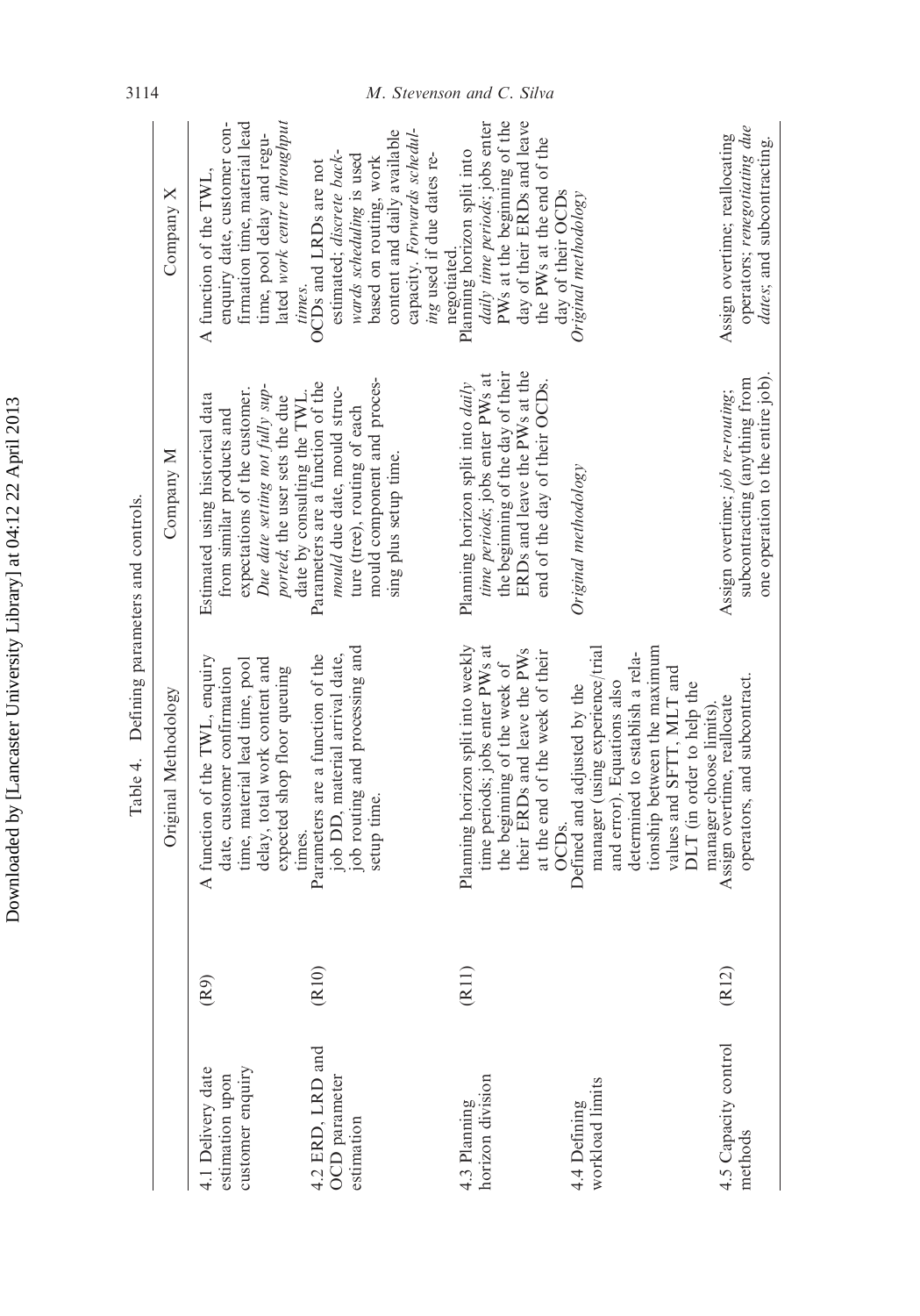#### 3.1 Company overviews

Both companies are of a similar size and turnover, but which serve very different markets. Company M has a turnover of  $\epsilon$ 1.2 million and employs 20 people while Company X has a turnover of  $\epsilon$ 1.5 million and employs 30 people. Company M produces one-off aluminium moulds for pre-series production and, as a secondary activity, produces steel mould components for large series production. Every job that Company M undertakes is unique and hence the company can be described as a versatile manufacturing company (VMC), as defined by Amaro et al. (1999). Each aluminium mould is engineered-to-order (ETO), while steel (subcontracted) mould components are essentially make-to-print (MTP) based on designs supplied by the customer. While it operates independently, Company M is in fact one of 16 subsidiaries of a larger mould-producing enterprise. Company X can be described as an independent precision engineering company producing a wide range of small bespoke subcontracted components. Company X is involved in producing oneoff jobs as well as the repeat production of bespoke products that a customer repeatedly orders over the length of a contract; hence the company is both a VMC and a repeat business customiser (RBC).

Company M's customers are in the automotive, electronics, alimentary and electro-domestics industries and are based throughout Europe, the USA and Japan. Company X's customers are in the aerospace, defence, automotive and construction industries and are almost entirely UK based. Both companies are involved in intensely competitive markets and bidding processes; Company M has a recent strike rate of just  $5\%$ , while Company X has a strike rate of  $15\%$ . Company M has a much higher delivery date adherence record than Company X, but this is largely due to its ability to subcontract work to other members of the mould producing group, rather than due to the reliability of its in-house processes.

# 3.2 Current shop load overview

Company X receives an average of five new jobs per day, five days per week. Company M typically receives one aluminium mould order per week; aluminium moulds consist of between five and nine sub-component jobs, while jobs at Company X are normally small single structure components. In addition, Company M also typically receives an average of seven steel mould components per week, subcontracted from other members of the enterprise. Company X is currently heavily overloaded while Company M is under-loaded in its core business area. As a result, Company M accepts a great deal of subcontract work to utilize excess capacity. Approximately 20% of the jobs that Company X receives are considered to be rush orders for important customers; however, the current load of the shop means that all orders can be considered urgent. Jobs given extra attention are those for new customers or for repeat customers that have recently received a poor level of service. Approximately 10% of jobs in Company M are rush orders relating to re-work which is given greater priority over other jobs.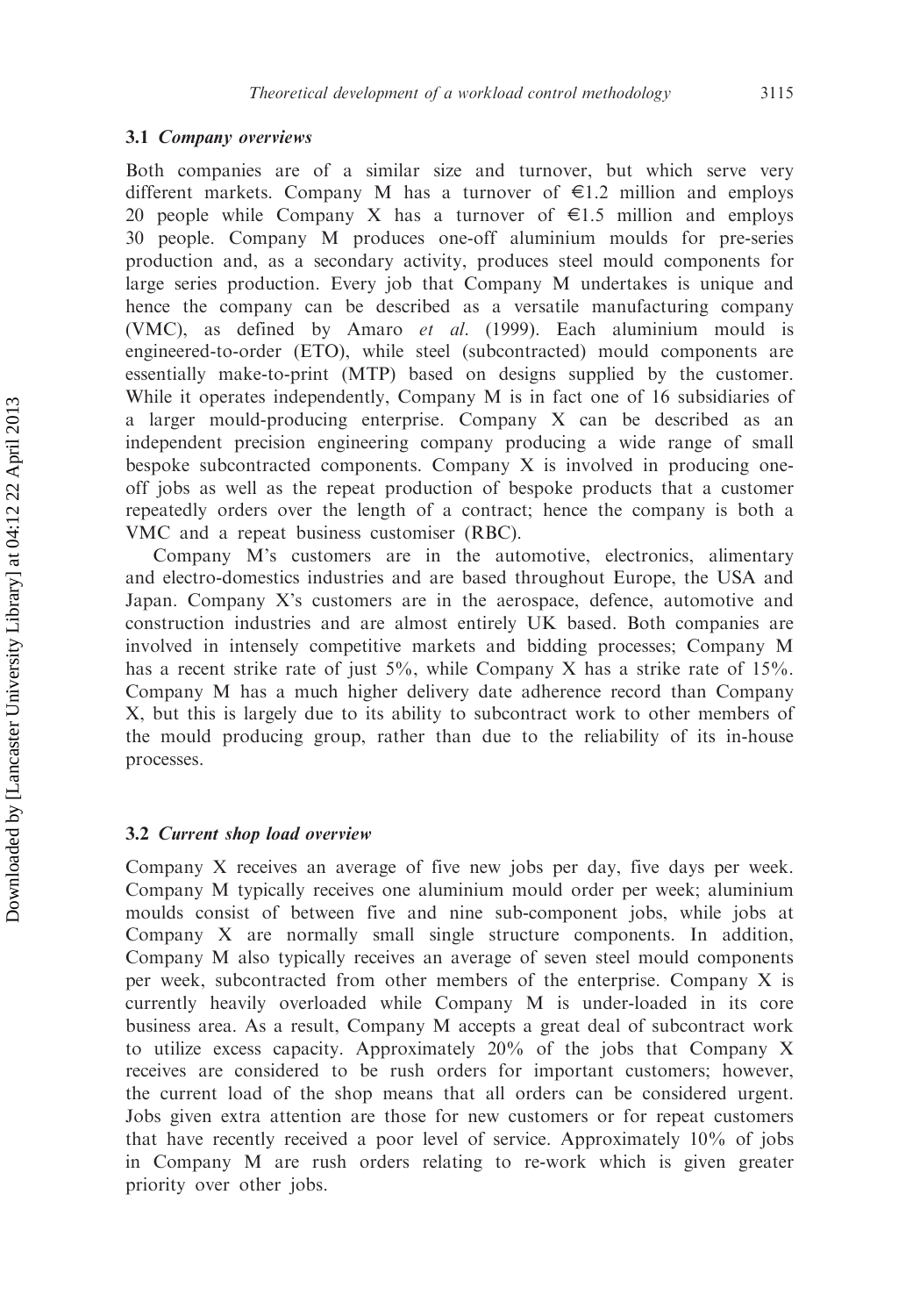#### 3.3 Current planning procedures

Neither company explicitly considers capacity or the current workload distribution when quoting due dates and does little planning until a job is accepted. Company X quotes lead times that are known to be competitive and acceptable to the customer (between 2 and 4 weeks). Company M tend to quote a standard lead time of 4 weeks for aluminium moulds, while lead times for subcontracted components are imposed on the company. At present, Company X simply write a list of the most urgent jobs next to corresponding machines on a white board for the shop floor supervisor to consult. More planning is performed in Company M using Microsoft Project $\odot$  but it is the operators who ultimately decide the order in which jobs are processed. Once released, little shop floor control or monitoring is performed in Company X, meanwhile in Company M data on the progress of jobs is collected manually.

#### 3.4 Shop floor machine details

The shop floor of Company M consists of 17 machines including CNC milling machines, electro-erosion, assembly presses and turning machines. Company X has 23 machines including CNC milling and turning machines, drilling, grinding and centre lathes. In Company X (semi-)interchangeable machines have been grouped into work centres so that the shop floor consists of 12 work centres varying from one to four machines. This was not considered possible for Company M; creating a single capacity grouping would have distorted the time required to process each job. Both shops can be considered 'general job shops', with the material flow in both shops ultimately converging on the final assembly and inspection operations.

#### 3.5 Job characteristics and planning considerations

Company X suffers from highly variable order quantities and set-up times. On the other hand, set up times and quantities in Company M are generally small and stable; while this can make control more manageable, product complexity is much greater in Company M than in Company X. In Company X, almost all jobs are performed sequentially on a single structure while in Company M products are made up of five to nine subcomponents, leading to a more complex and extensive bill of materials. Throughput times in both companies are variable, but while a work centre throughput time of one day may be a reasonable assumption in Company X, in Company M processing time variability means that throughput times can vary from a few hours to 6 or 7 days. For the core work, routing lengths vary greatly in both companies from one to eight operations. In Company M, subcontracted steel mould jobs have a routing length of just one or two operations; hence, there is a clear distinction between the production characteristics of the two types of orders Company M process.

#### 3.6 Capacity management and output control measures

In Company M, each machine runs for 8 hours a day on a single shift, 5 days a week; capacity is essentially machine dependent. For Company X, capacity calculations are more complex; the capacity of the shop is dependent on both machines and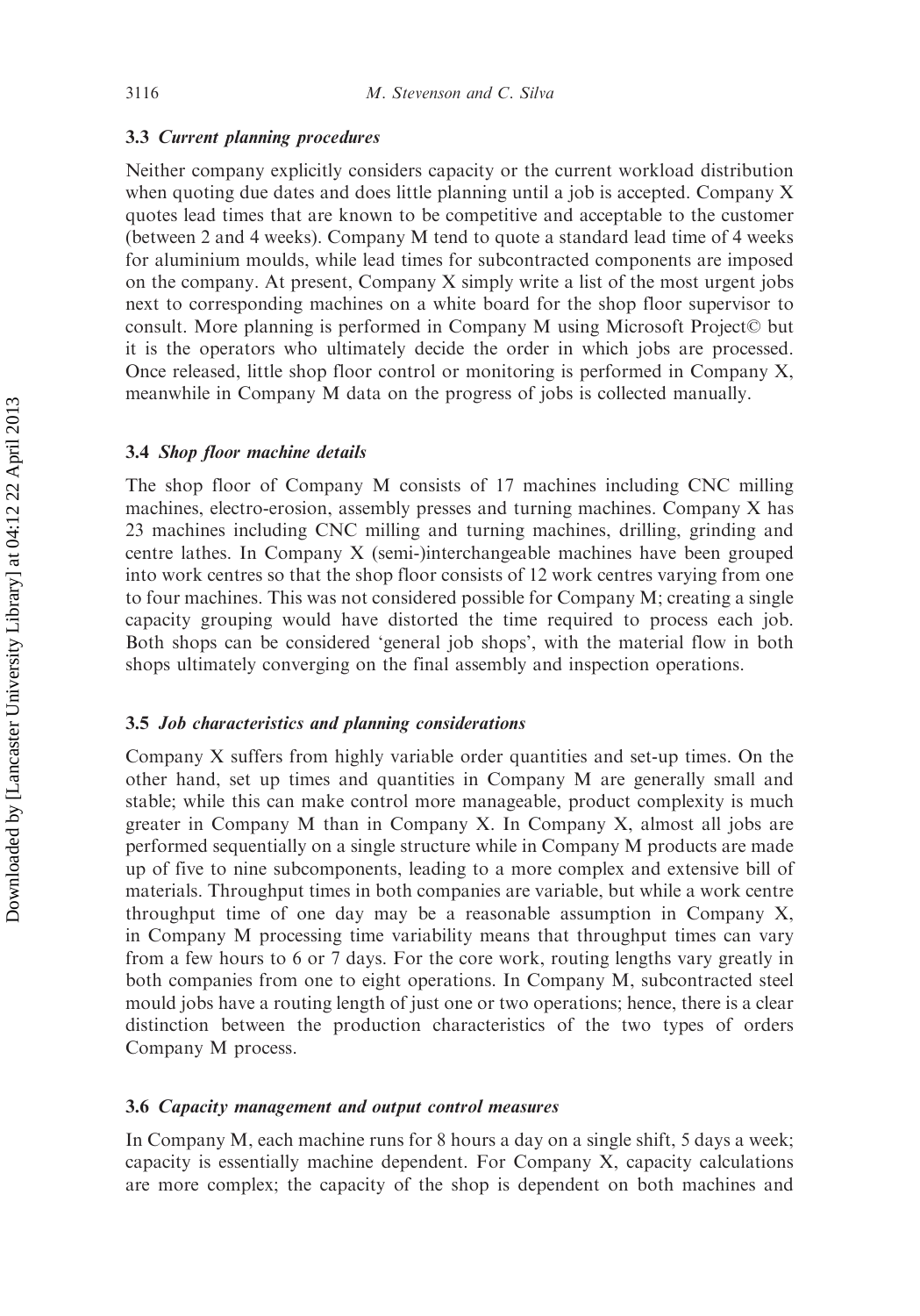human resources. There are three overlapping shift patterns in the shop, machines run for varying lengths of time and productivity is considered by management to be sensitive to the level of experience of the operator. Thus, management insist on an efficiency rating being incorporated in the determination of capacities. Both companies can manage capacities through overtime, subcontracting and through reallocating operators. However, management at Company X have relatively rigid overtime agreements with operators, limiting the effectiveness of overtime while Company M relies heavily on subcontracting to other subsidiaries of the enterprise. For flexibility, Company X also regularly split large quantity jobs on the shop floor.

## 3.7 Technological aspects

Company X has been developing an information system that the WLC system based on the LUMS approach described by Stevenson (2006) can 'plug into'. Company M do not have such a system and hence the WLC system described by Silva *et al.* (2006) must operate as a stand-alone package. Both companies have emphasised the importance of web-functionality for furthering their business relationships. In particular, customers of both companies would like to be able to view the progress of jobs prior to delivery, to the extent that it is considered that this will affect the future competitiveness of the companies when bidding for new work. Given the varying locations of customers, this is considered more of an immediate concern for Company M than for Company X. For Company X, face-to-face meetings with clients are common place; however, this is becoming an increasingly important issue to larger customers. The DSS design is thus affected by considerations and advances in technology that were not readily available when the LUMS approach was devised. While web functionality does not have direct implications for the core WLC theory it provides a practical extension to WLC concepts important to improving the widespread use and acceptance of the concept in practice.

#### 4. Refinements made to the WLC methodology

The following subsections compare the original methodology with the refined versions, highlighting where the original methodology remained intact and where changes were made. In doing so the discussion seeks to explain why changes were made, such as due to theoretical developments presented in the literature, current programming capabilities or increasing market competitiveness, and whether the refinements provide relatively generic theoretical changes to the LUMS approach or reflect contextual requirements. The discussion has implications for the development of other WLC methodologies by fellow scholars and for the development of more robust PPC concepts for customized industries.

#### 4.1 Hierarchy of workloads and the impact of a new job upon the workload length

From table 1 it can be seen that most aspects of the original hierarchical structure and the way that a new job impacts the workload lengths remain unchanged. For Company X, no refinements to the original methodology were required, while in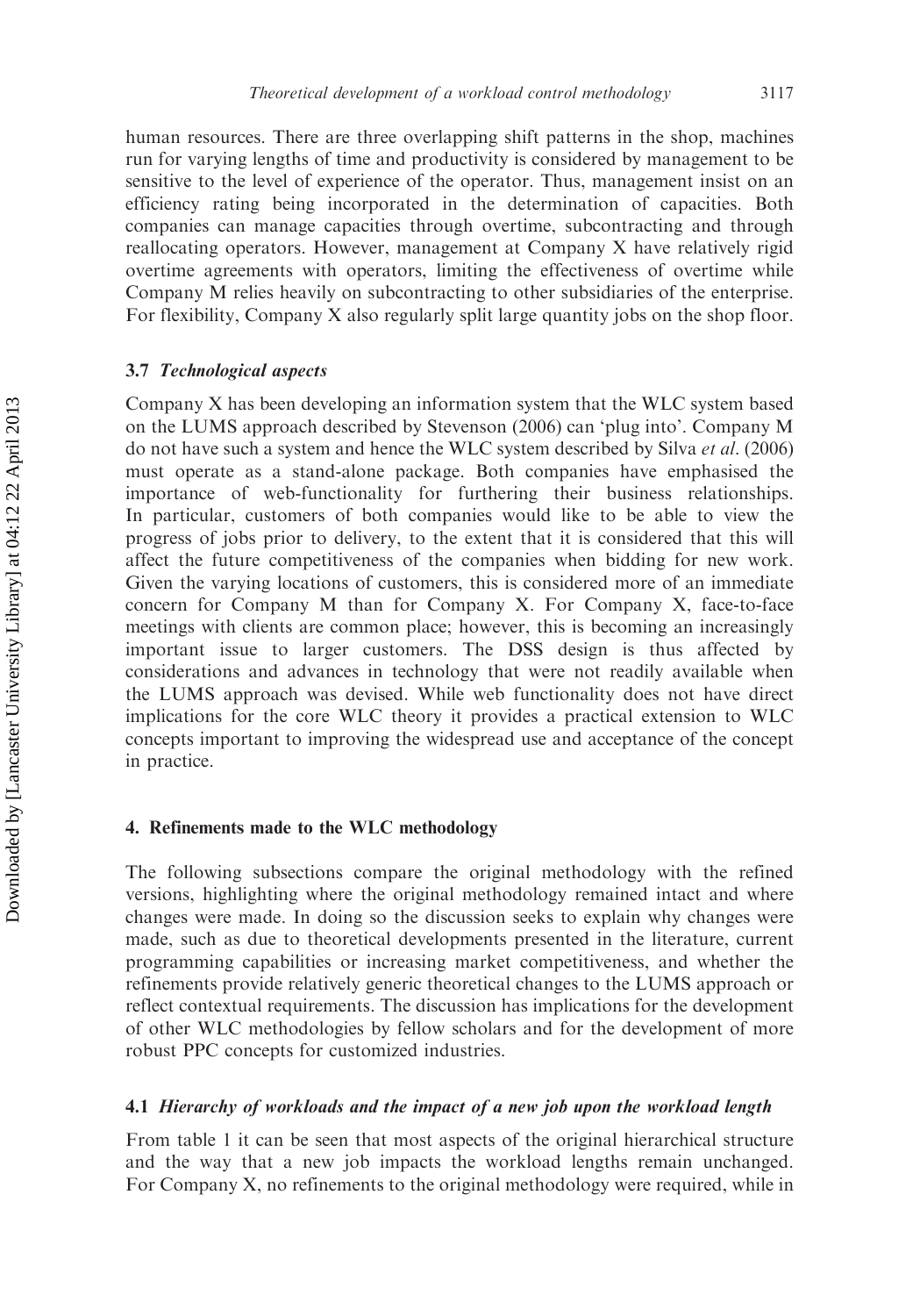Company M two changes to the original methodology were made to reflect the product complexity in Company M and the competitiveness of the mould industry.

*Refinement 1 (R1)*: The interval during which jobs contribute to the planned workload is increased in sophistication for Company M to accommodate the complex product structure of the mould industry. Jobs still enter the planned workload on their earliest release date, but while in the original methodology the earliest release date is a function of backward scheduling and the material arrival date, in Company M it is a function of backward scheduling and the completion date of any 'child components'. Hence, the planned workload now reflects the interdependencies between different components in the shop, with the material arrival date being substituted for the completion dates of child components. This refinement makes the LUMS approach more applicable to complex product structures and is likely to be required in many other production environments.

*Refinement 2 (R2)*: The strike rate percentage of unconfirmed jobs was not incorporated into the total workload calculations in Company M for three reasons. Firstly, the strike rate of Company M is extremely low (5%) and hence 5% of the workload of unconfirmed jobs was not considered to be a significant contribution to the total workload of the shop. Secondly, to incorporate the strike rate percentage, details of unconfirmed jobs must be input into the information system; given the low probability of 'winning' a tender, extensive planning was not desired at this stage for all jobs. Finally, management were aware that if the shop became overloaded, they had the option of subcontracting components to other members of the enterprise and hence were not as concerned with controlling the total workload as they were with the planned and released workloads. While this change simplifies the original methodology, it has two drawbacks. Firstly, if the strike rate of Company M increases (or if the company want to minimize the quantity of work subcontracted), this refinement can lead to a deterioration in control of the intended workload lengths and thus of due date adherence. Secondly, by removing the strike rate percentage of unconfirmed jobs, an important aspect of the original methodology is not incorporated, meaning due date quotations are not fully supported at the customer enquiry stage. Hence, it is concluded that this does not represent a generic change or improvement to the methodology underpinning the LUMS approach.

# 4.2 Total and planned workload control infrastructure

As can be seen from table 2, refinements were made to the total and planned workload control infrastructure of the LUMS approach during both case studies; in general these changes can be explained by the passing of time since the methodology was last developed. More specifically, since the 1980s changes to the competitive landscape have occurred in manufacturing while theoretical improvements to other WLC concepts, which can be similarly applied to the LUMS approach, have been presented in the literature.

*Refinement 3 (R3)*: The 'interval of control' for both the total and planned workload have been reduced in both Company M and Company X. Rather than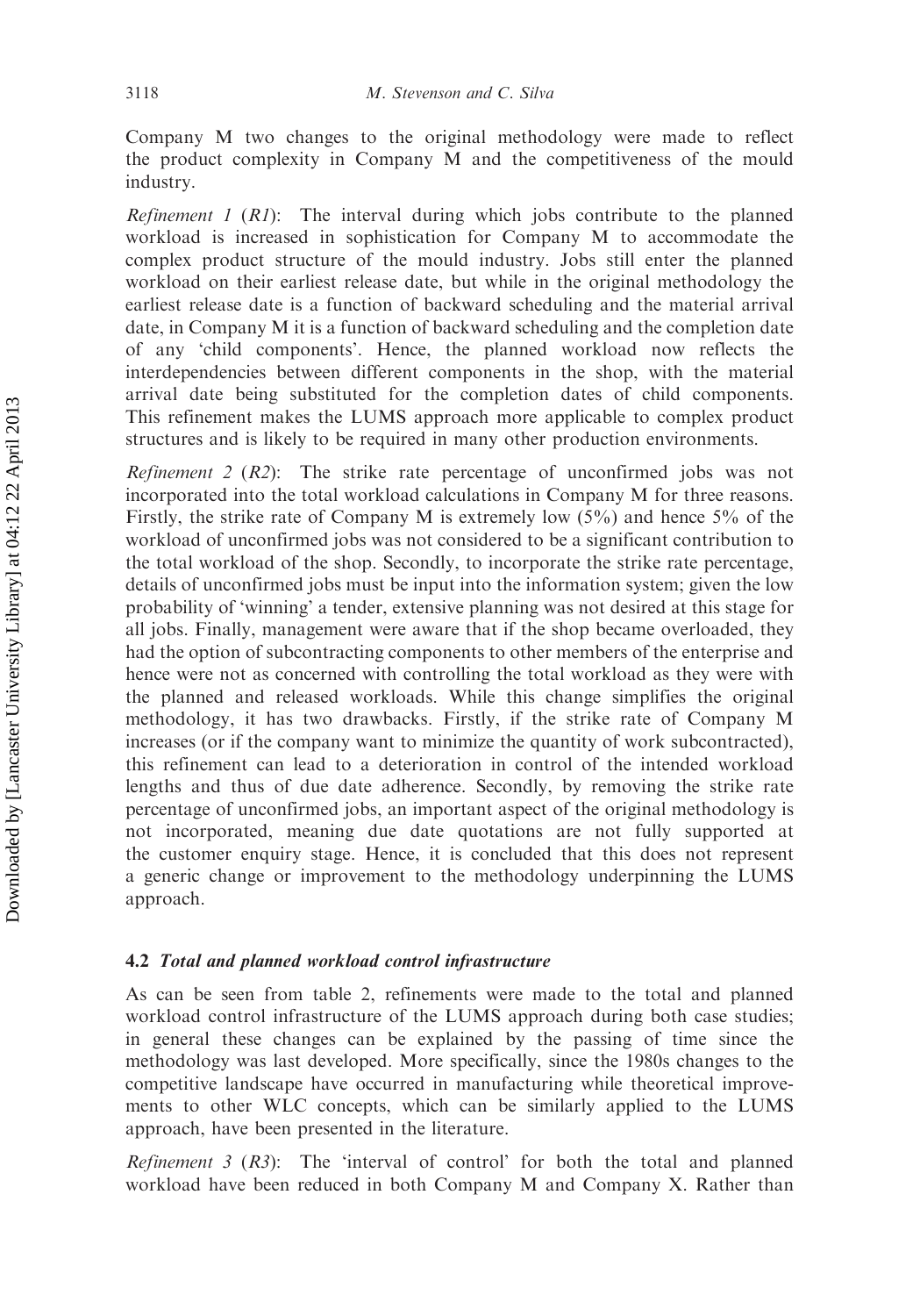control being triggered on a weekly basis, the intensity of the inter-arrival rate observed in both companies meant that workloads have to be updated more regularly. Refining the interval of control is more than just a change in the way the methodology is used; at the planned workload level, daily (rather than weekly) time buckets must also be incorporated. In Company X this also led to the addition of a time-phased total workload chart to illustrate the distribution of due dates and workloads over time. In general, shortening the interval of control is a reflection of the competitiveness of industry and the short lead time expectations of customers and (for many production scenarios) is considered to be a relatively generic change to the methodology underpinning the LUMS approach.

*Refinement 4 (R4)*: In the original methodology there was much greater emphasis on the use of lower bounds to the workloads (whether enforced or simply advised) than in the refined versions developed for Company M and Company X. In Company X, workload limits are also permitted to vary across work centres, creating flexibility and allowing certain work centres to be monitored more closely than others. Recent literature has also highlighted the inferior performance of the combined use of lower and upper bounding compared with the sole use of upper bounding or the use of workload balancing at the release level (see Cigolini and Portioli 2002), impacting the design decisions made by both research teams. Given this support, the refinement is also likely to be a generic change to the methodology underpinning the LUMS approach.

*Refinement 5 (R5)*: At the total and planned workload levels, both case studies led to changes to the input control measures. Management in both case studies were very reluctant to reject jobs and both companies wanted the ability to change operation completion dates without this affecting the due date. This reflects the observation that management favour relatively defined schedules (accompanied by Gantt charts) from which to work and greater discrete shop floor scheduling and control than WLC would normally provide. The refinement made to the methodology in both case studies represents a desire to meet the requests of management in order to improve acceptance of the system and speed up implementation; however, the ability to manually change operation completion dates is not a change that improves the methodology. The need to re-negotiate due dates after the original date had been exceeded in Company X also led to a forwards scheduling function being added to the input control measures to supplement the existing backwards scheduling function. In general, the refinements made to the 'type of control' highlight the sorts of requirements found in practice; however they do not provide a comprehensive list of options. Hence, at present future case study implementations will still require input parameters to be tailored to the needs and idiosyncratic characteristics of the individual company.

#### 4.3 Released workload control infrastructure

Table 3 summarizes the released workload control infrastructure, in the same format as table 2 does for the total and planned workload. In general, refinements to the released workload control infrastructure follow a similar pattern to above.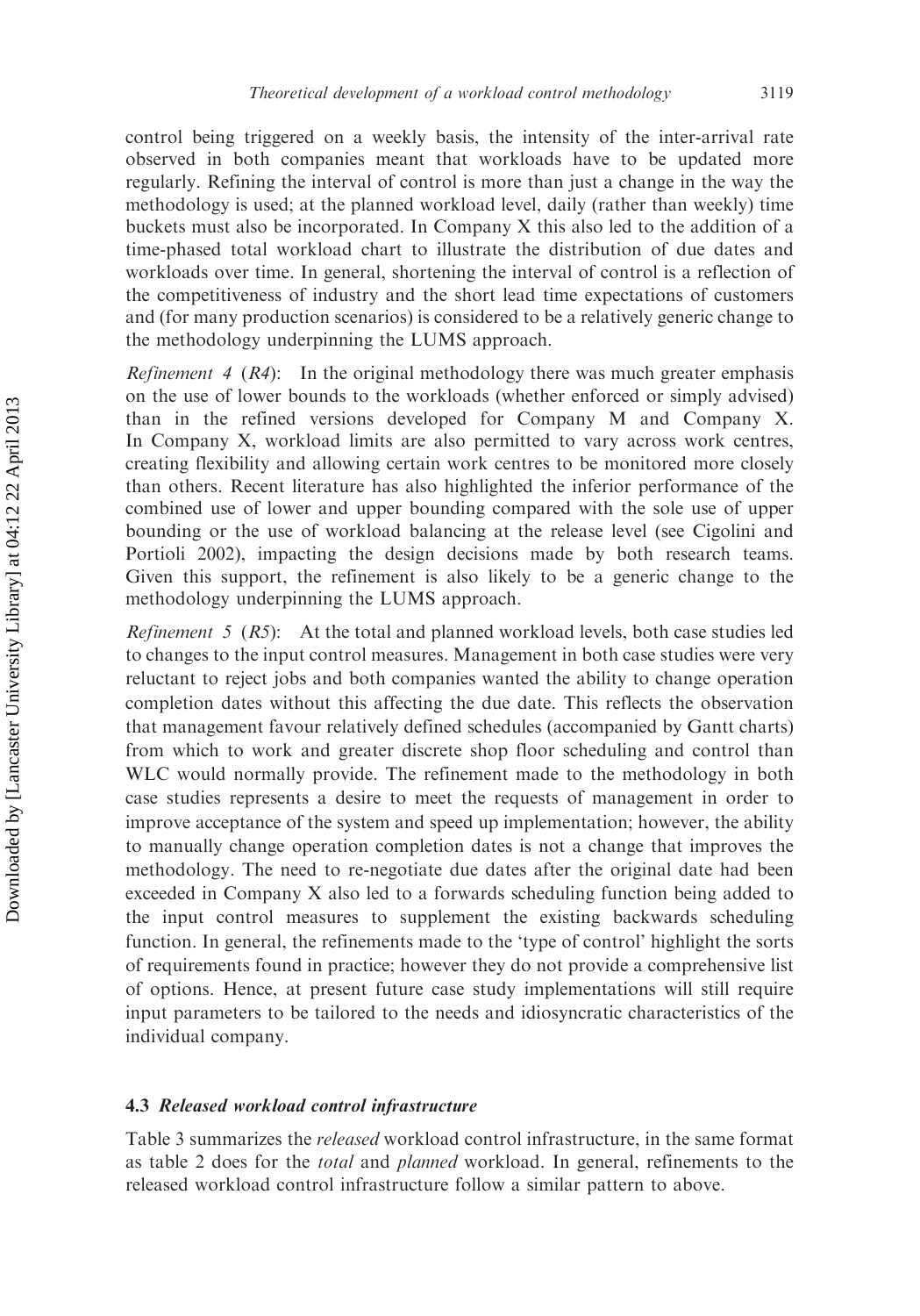*Refinement 6 (R6)*: In both case studies, job release was found to be necessary on a daily basis or at the start of every shift. Hence, the periodic release policy adopted in the original methodology approaches a more continuous process. In both companies, the released workload length is calculated in days and part days for increased accuracy at this important level of the planning hierarchy. This refinement again reflects the short lead time expectations of customers and the high order-arrival rate. This is considered to be a relatively generic change but is also somewhat dependent on company procedures and product characteristics. For a company that produces low volume–high processing time related items, longer intervals of control may still be required.

*Refinement* 7  $(R7)$ : As with the total and planned workloads, the released workload is maintained below a maximum limit, and the lower limit is 'relaxed'; this reflects theoretical developments presented in the literature as earlier described. As with the total and planned workloads, the released workloads in Company X can vary across work centres. It should also be noted that interdependencies between jobs affect the release options and decisions made by users (as observed in Company M). While jobs are to be released in both companies according to shortest slack, in practice the importance and tolerance of the individual customer to late delivery also affects the release decision.

Refinement  $8$  (R8): In Company M, no output control is exercised at the release level; management anticipated that this would lead to high system nervousness. In Company X, output control is exercised through capacity changes while the input control parameters proposed in the original methodology are supplemented by the use of lot splitting. Orders placed with Company X can be very large and the customer may request that deliveries be staggered over a number of months; as a result, the LUMS approach was adapted, allowing the user to 'part release' a job onto the shop floor. This provides greater flexibility at the order release stage and means that if a job is behind schedule, the company can take action to deliver at least part of the quantity on time. Splitting a job does not affect due dates or operation completion dates within the system unless part of the delivery has been re-negotiated with the customer. In Company X, users are also able to assess the cumulative impact of jobs before making the choice of which jobs to release; this can be particularly valuable where interdependencies between different sets of jobs occur, as in Company M. Clearly, very different refinements emerged for the two case studies. For Company X, refinements led to the incorporation of additional control measures, tailored to the needs of the individual companies, while for Company M, refinements led to the elimination of all output control measures at the release stage. Similar requirements are envisaged in other companies producing high volume items, but the implications of lot splitting for set-up dependences on the shop floor must be noted.

## 4.4 Defining parameters and controls

Table 4 summarizes the changes made to the methodology relating to the definition of parameters and controls. Changes occur for both companies in all criteria except in the determination of workload limits; this reflects the fact that research is yet to provide adequate support for this process. Limits must still be determined by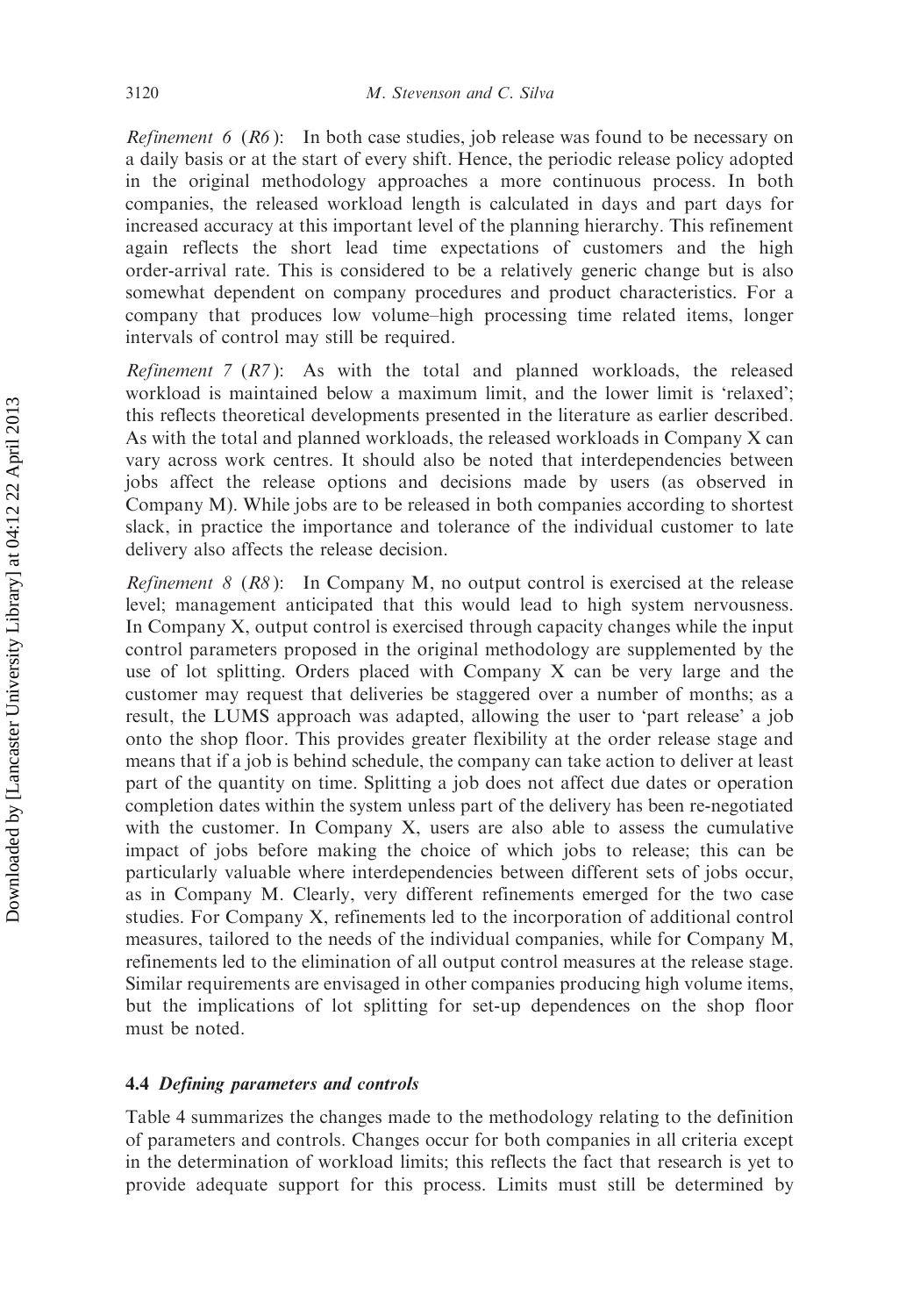management using trial and error, practical experience and support from the research team.

*Refinement 9 (R9)*: In Company X the due date negotiation process is supported in a comparable way to the original methodology except that instead of basing the time a job spends on the shop floor upon the total work content and the sum of the norm queuing times of work centres in the routing of a job, a single norm throughput time is applied to each work centre. This reduces the complexity of the data required from the user at the enquiry stage. In Company M, no support is provided for the user during this process; this is the responsibility of the estimator, thus eliminating a stage particularly important in highly customised industries. While the simplification made in Company X is more favourable, when making refinements to the due date estimation process, a number of points should be considered:

- . The availability of data at the customer enquiry stage is heavily dependent on the estimation process (companies producing low volume items are likely to spend more time producing detailed quotations prior to being introduced to WLC).
- . The willingness of the estimator to provide data at the customer enquiry stage is related to the strike rate and culture of the company.
- . Product complexity and parts commonality impact other factors important to the calculation of due dates, such as material lead times.
- . Throughput norms can only be used if these are relatively stable or are to be gradually 'brought under control'.

Despite this, the refinement made in Company X is considered to be an improvement to the LUMS approach if it is to be usable on a regular basis in practice, striking a balance between maintaining control at the customer enquiry stage and being applicable in practice.

*Refinement 10 (R10)*: Refinements have been made to the way that release dates and operation completion dates are calculated at the planned workload level during both case studies. For Company M, the refinement in table 4 reflects product complexity in the aluminium mould sector; the potential need to trace problems through several layers of the product tree meant that the WLC system had to provide much more sophisticated user assistance when scheduling a job than was previously provided in the LUMS approach. Similarly, in Company X a discrete backwards scheduling approach is used to assign confirmed workloads to daily time buckets in order to provide greater decision support; this also reduces the reliance on parameters set by management for jobs which have been accepted. The refinements made in both companies emphasise greater scheduling functionality than in the previous LUMS approach where shop floor control (with a reduced workload) was left to the empowered shop floor supervisor to undertake.

*Refinement 11 (R11)*: As earlier described, the daily control of workloads is applied in both companies. This has implications for the intervals in the planning horizon to which workloads are assigned. The size of the planning horizon is also related to the visibility required by the user. In addition, as demand information begins to be shared more openly in supply chains, companies may have greater visibility and wish to look further into the future. In the system developed for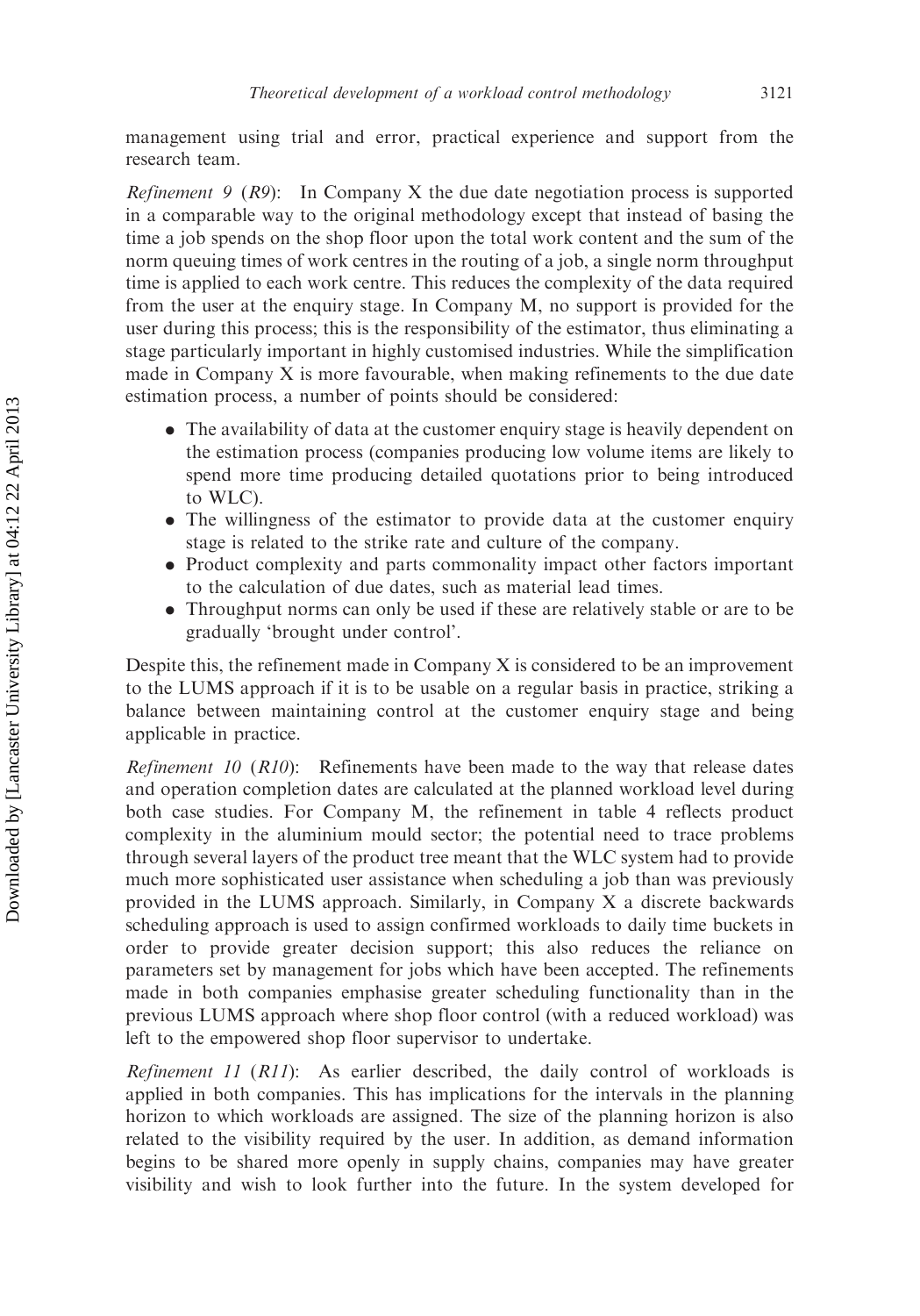Company X, demand for some repeat items is known many months in advance; these jobs are given a 'schedule entry date' and do not impact the total workload until they enter the planning horizon.

*Refinement 12 (R12)*: The capacity control methods used by Company M and Company X vary slightly from those described in the original methodology. In Company M overtime and subcontracting are used but operators are not commonly reallocated between machines. Capacity is also managed through re-routing jobs at the planned workload level. Re-routing is possible because interchangeable machines have not been grouped. As in the original methodology, subcontracting is offered by both companies as a means to manage capacity. The region of Portugal where Company M is located is heavily populated with small family-run job shops and managers of larger companies view these job shops as flexible extensions of their shop floor; hence in this sense the culture and history of the region affect the choice of capacity management options. While Company X has the option of subcontracting, it has a very different culture and only uses this option as a last resort; reallocation is preferred as it results in no extra cost to the company. Unlike in Company M, interchangeable machines have been grouped, where applicable this provides many advantages, for example:

- . Fewer parameters have to be set and fewer workloads have to be monitored.
- . Jobs do not have to be assigned to specific machines until the last minute.
- . Grouping machines provides a more practical means of feeding back information from the shop floor.

Capacity in Company X incorporates the efficiency ratings of operators and is also managed by forward scheduling jobs when re-negotiating due dates. In conclusion, the capacity management options available to the WLC system are heavily dependent on contextual conditions; to improve the robustness of the LUMS approach and accelerate implementation, a comprehensive list of options could be developed and the user could then be permitted to configure the system by choosing the options that best suit their individual requirements.

## 5. Discussion

The above cross-case analysis has led to the identification of a more comprehensive set of theoretical development considerations than would be possible from a single study; there is also the possibility for further studies to add to this set of factors. This section presents the major findings of the cross-case analysis. In doing so, we reflect upon what has motivated the refinements presented in the previous section, drawing some tentative conclusions regarding which refinements can be considered as generic changes to the theory (and maintained in future implementations), which are company specific (and thus will need to be tailored to specific contextual conditions) and which should be avoided in future implementations. We then discuss some of the implementation issues raised by the two empirical research projects; however, implementation issues are more thoroughly addressed by Hendry et al. (2006). Finally, we outline the implications of this work for future research in the field of WLC, and in particular for the LUMS approach.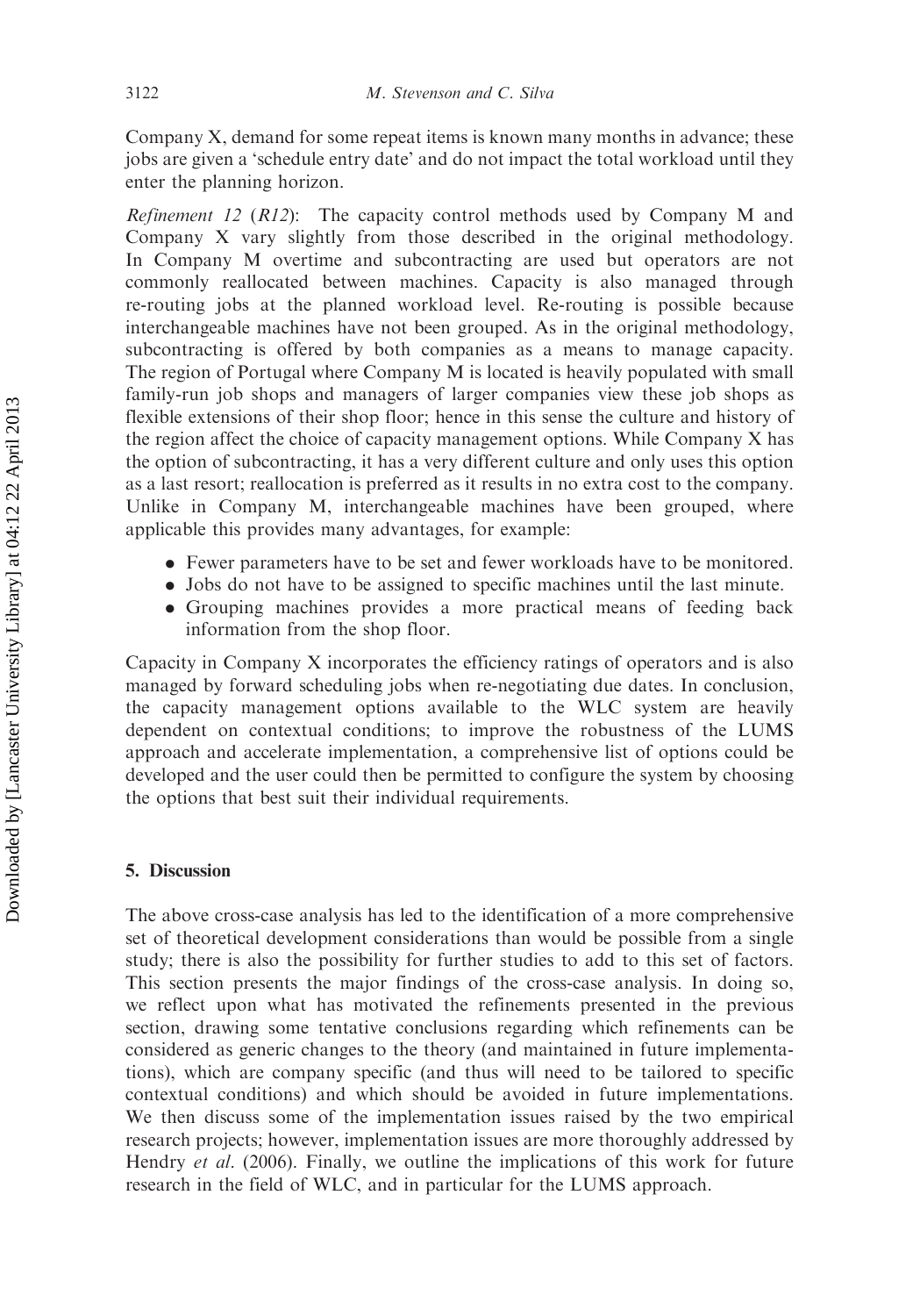#### 5.1 A further note on motivations behind the refinements to the LUMS approach

Refinements made can be broadly split into two groups, or motivations:

- (1) Refinements due to the time that has elapsed between the proposal of the original methodology and the recent implementations.
- (2) Refinements due to company specific characteristics.

(Note that refinements could alternatively be categorized into those which only affect the setting of parameters and those which reflect more significant methodological changes.)

The first motivation can be further split into three categories:

- (A) Refinements motivated by theoretical advances presented in the literature since Hendry (1989) but not formally incorporated into the design of the LUMS approach.
- (B) Refinements motivated by changes to the competitive landscape.
- (C) Refinements motivated by technological advances.

R4 and R7 fall into category A, resulting from simulation research that has highlighted the inferior performance of the combined use of a lower and upper bound to the workload when compared with other alternatives. The similar refinements made in both projects can thus be considered as generic changes that should be maintained in future implementations of the LUMS approach. R3, R6 and R11 fall into category B; these refinements result from market changes since the LUMS approach was conceived. Most notably, it is well documented that customers are demanding shorter lead times and more visibility (through supply chain information sharing) than previously. Such refinements are common to both case studies, reflecting the similarities found by the two research groups in the market pressures put on both companies, as described in section 3. It is also considered that these market pressures are common to a large number of companies and thus R3, R6 and R11 can also be considered to be relatively generic changes that are likely to be required in future implementations. None of the refinements described in section 4 are a direct consequence of technological developments since the 1980s (i.e. Category C), such as the result of increased programming power, information system design and web technology. Nevertheless, it must be noted that technological developments have played a large role in determining the interfaces of the two systems and the underlying infrastructure decisions made during the development of both systems. Hence, in future implementations the availability of new technologies should be taken into account when developing tools to support the WLC concept.

The remaining refinements result from the second motivation, i.e. refinements due to company specific characteristics (encountered directly through field research). For the purposes of this discussion, these can also be further divided into three categories:

- (D) Refinements that reflect company specific issues but which, in hindsight, should be avoided in future implementations.
- (E) Refinements inspired by company specific issues but which are likely to be used in any future implementation of the LUMS approach (i.e., the needs of the company are considered typical of many others).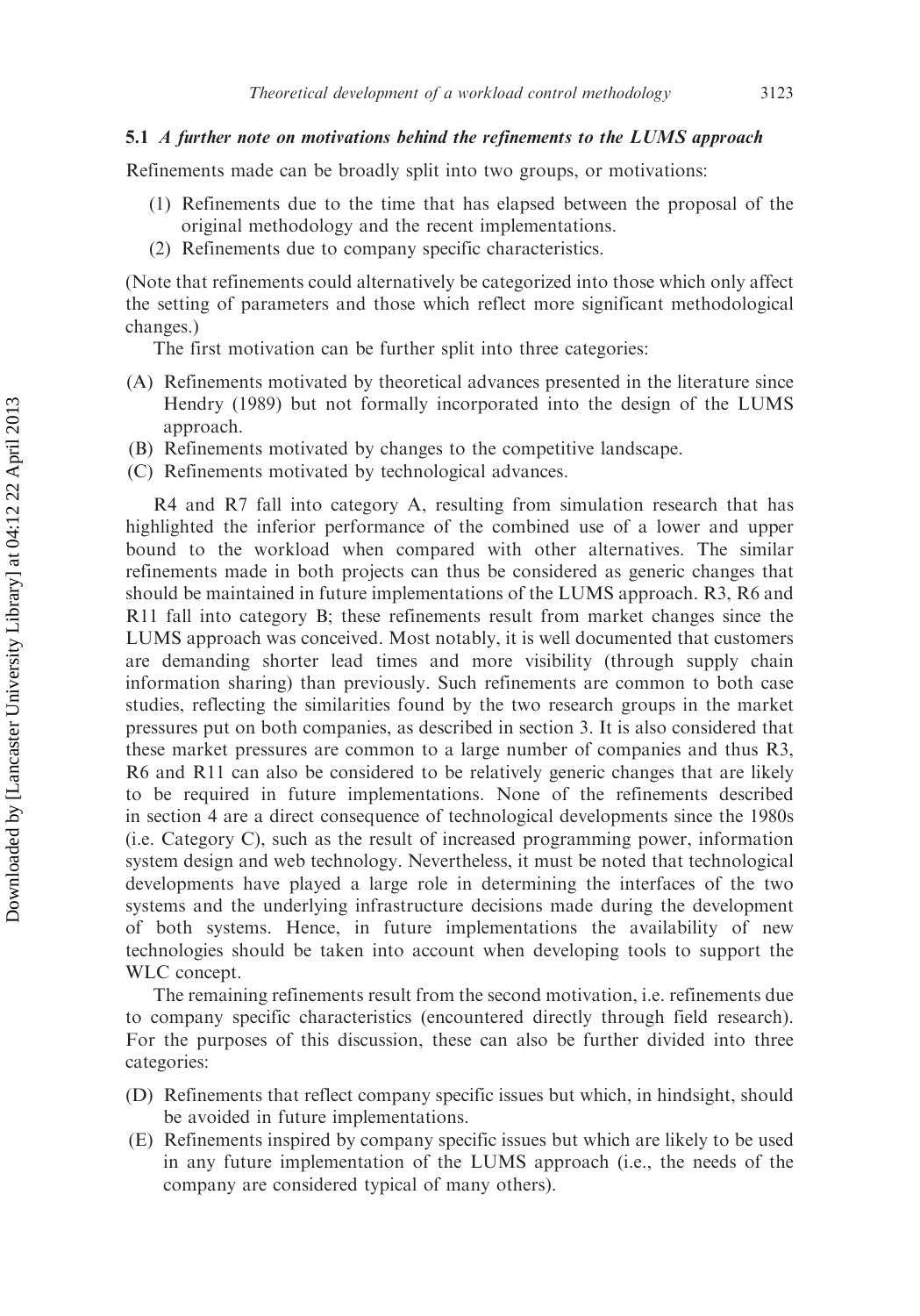(F) Refinements that reflect company specific issues and which must continue to be tailored during future implementations.

R2 falls into Category D; as earlier explained, the decision to omit the strike rate percentage of the unconfirmed workload from the total workload of the shop in the case of Company M was made for simplicity. Nevertheless, this diminished the support provided to users during the negotiation process, and thus the inclusion of the strike rate in the system developed for Company X is considered to be more adequate and should be considered in future implementations. R10 falls into Category E; both studies led to a change in the way in which the parameters required by the LUMS approach are calculated. Despite the different choices made in the two cases, both decisions reflect the insistence by company managers to receive more support during shop floor scheduling activities. Therefore, this type of refinement is likely to occur in future implementations.

Finally, R1, R5, R8, R9 and R12 fall into Category F; refinements in all of these areas were different in both case studies because they are highly dependent on specific company characteristics and thus must continue to be tailored to the contextual conditions of future case studies. R1 was motivated by the differences in product complexity while R9 depended upon the negotiation process followed by the two companies. Other refinements relate to the use of Input-Output control, a principle which underpins all WLC concepts; R5 was influenced by the type of input control available in each company while R8 and R12 depended upon the output control measures available in each company. It should be noted that R12 is also significant for including one of the major differences in the choices made by the two research groups. In Company X, machines were grouped into work centres while in Company M this option was not taken. To conclude, the refinements made, and the motivations behind these refinements, are summarized in table 5.

#### 5.2 Implementation problems

Besides the theoretical refinements made to the LUMS approach during the two case studies, both research groups have also encountered similar implementation difficulties. In general, both studies noted a lack of awareness in practice regarding the Workload Control concept; this is considered a major barrier to increasing the number of case study applications. The concept of WLC is slowly being introduced within undergraduate courses at some universities, but this will take time to filter through to managers in industry. Hence, other means of increasing awareness are also required. Both studies have noted that parameter setting remains a trial and error process reliant on managerial experience. While managerial experience is invaluable, given the lack of awareness in practice regarding WLC, it seems impractical to expect management, with no experience of pool delays and workload lengths, to perform this task effectively.

During the development stage, both studies noted the importance of tailoring the LUMS approach to the needs of the company and of accommodating specific user requirements in order to improve ownership of the resulting systems. The need to refine the methodology is an indication of the level of robustness of existing WLC concepts while specific user requirements can only be accommodated while they do not interfere with the core concept.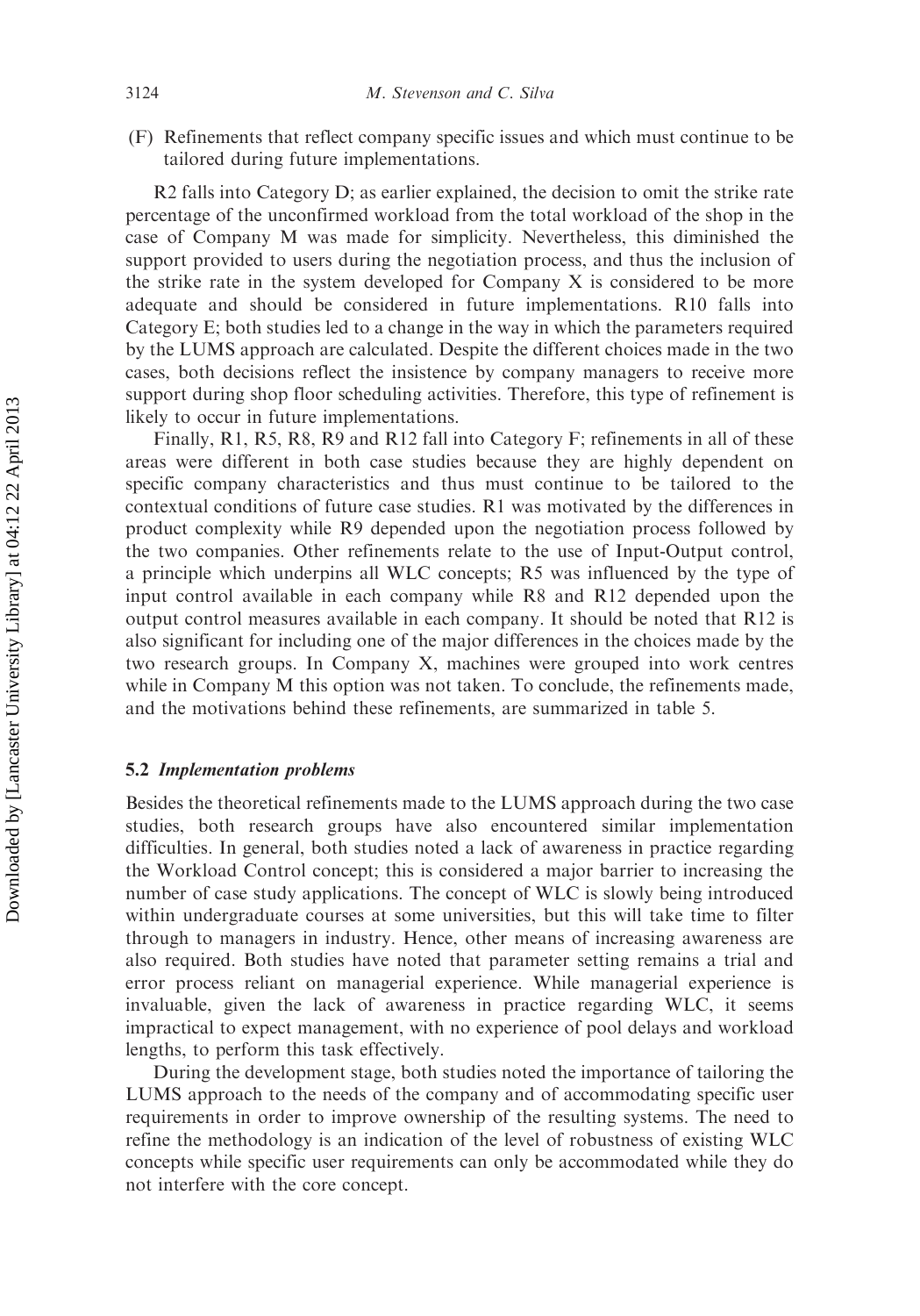| $\frac{1}{2}$                                     |
|---------------------------------------------------|
| ֖֖֖֖֖֧ׅ֧ׅ֚֚֚֚֚֚֚֚֚֚֚֚֚֚֚֚֚֚֚֚֚֚֚֚֚֚֚֚֬֝֝֬֓֞<br>í. |
| ہ<br>،<br>l                                       |
|                                                   |
| 1<br>I                                            |
|                                                   |
| ı                                                 |
| i<br>I<br>ļ                                       |
|                                                   |
| ֡֡֡֡֡֡                                            |
|                                                   |
|                                                   |
| ׇ֚֚֡֬<br>ļ                                        |

|                                                    | Summary of refinements to the LUMS approach.<br>Table 5.                                       |                                                                                          |
|----------------------------------------------------|------------------------------------------------------------------------------------------------|------------------------------------------------------------------------------------------|
|                                                    | Motivations behind refinements                                                                 | Refinements (R1-R12)                                                                     |
| o the time elapsed<br>Refinements due              | (a) Theoretical advances presented in the literature.                                          | R4: Total and planned workload bounding<br>assumptions.                                  |
| he original methodology<br>between the proposal of | (b) Changes to the competitive landscape (in many<br>industrial sectors).                      | R7: Released workload bounding assumptions.                                              |
|                                                    | (c) Technological advances.                                                                    | R3: Interval of (total and planned) workload control.<br>R6: Periodic release procedure. |
|                                                    |                                                                                                | R11: Assignment of workload over the planning<br>horizon.                                |
|                                                    |                                                                                                | (No refinements motivated directly)                                                      |
| Refinements due to<br>company specific             | (d) Company issues (but, in hindsight, refinements to be<br>avoided in future research).       | R2: Calculation of the total workload (incorporating the<br>strike rate percentage).     |
| characteristics                                    | (e) Company issues (but refinements which are likely to<br>re-occur in future implementations) | R10: Job entry scheduling procedures.                                                    |
|                                                    | (f) Company issues (but refinements which must                                                 | R1: Interval during which jobs contribute to the planned                                 |
|                                                    | continue to be tailored during future<br>implementations).                                     | R5: Type of control measures at the total and planned<br>workload.                       |
|                                                    |                                                                                                | workload level.                                                                          |
|                                                    |                                                                                                | R8: Type of control measures at the released workload<br>level.                          |
|                                                    |                                                                                                | R9: Customer enquiry management/delivery date dete                                       |
|                                                    |                                                                                                | mination process.                                                                        |
|                                                    |                                                                                                | R12: Overall capacity control parameters.                                                |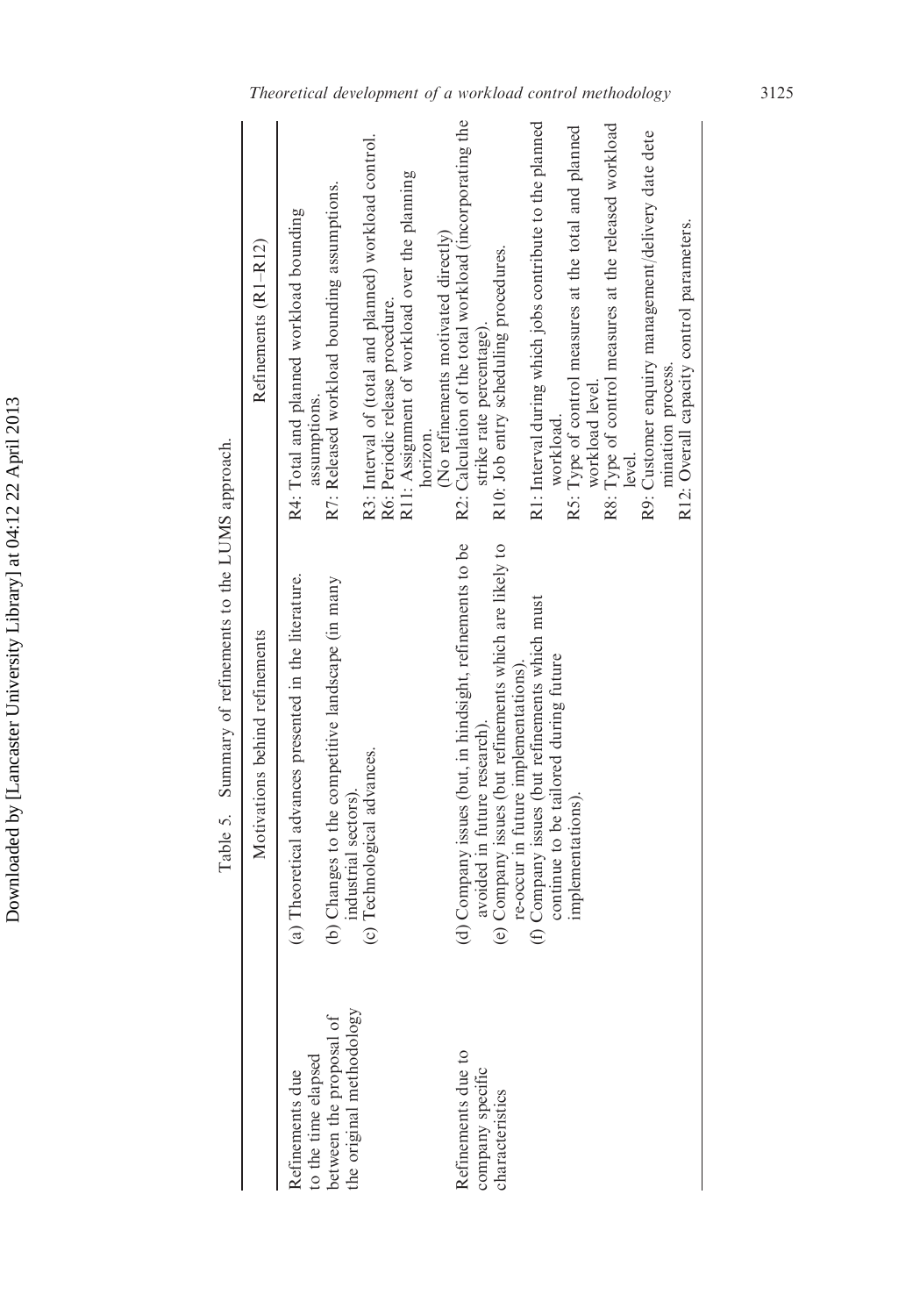At the customer enquiry stage, both case studies experienced difficulties in gaining access to sufficient job data due to a reluctance to 'waste time' planning jobs until they have been accepted. In Company X, users were only willing to input data for repeat jobs (where the data is likely to be reusable), while in Company M, the complex bill of materials that must be structured for each job causes similar problems. While using the experience of the estimators to quote competitive due dates in both companies can help to win orders, unless the current shop load and capacity availability are also considered, these dates may be unachievable. This is reflected in the extensive due date re-negotiations in Company X and the use of subcontracting in Company M. Both companies also have difficulties in providing up to date feedback information from the shop floor; this is more important than ever given that release decisions are being made on a continuous basis.

# 5.3 Ongoing WLC research challenges

Another interesting aspect of the cross-case comparison presented in this paper was the identification of a number of outstanding research challenges in the field of WLC, many of which are of particular significance to increasing the use of this concept in practice. Brief details on eight ongoing challenges identified are presented below:

- (1) Reducing system nervousness when daily time buckets are required: The use of daily time buckets and intervals within WLC concepts is considered an important contribution made by recent research. Daily time intervals provide greater control and reflect the current competitive manufacturing climate; however, weekly time intervals are able to absorb small schedule deviations between planned and actual job progress. Daily time intervals are thus more sensitive to highly volatile job shop type conditions. Research should explore means to avoid system nervousness when a daily planning approach is utilized.
- (2) Grouping machines when processing times are large: The practical advantages of grouping inter-changeable machines have been well documented in recent WLC literature. By grouping machines in Company X, the LUMS approach bases workload lengths and work centre capacities on the cumulative capacity of the individual machines within the work centre. However, if large jobs that cannot be split across multiple machines are being planned, the time required to complete the job can become distorted. In the case of Company M, this meant that machines could not be grouped and hence the system became less manageable, with the user having to monitor seventeen different workload lengths. Overcoming the problem of grouping machines when processing times are large is important to increasing the practical applicability of WLC.
- (3) Accounting for the released workload when a dominant flow exists: The aggregate load oriented WLC concept underpins the released workload calculation of the LUMS approach. This has led to a number of problems in Company M due to the emergence of a dominant flow on the shop floor at certain times. The methodology suffers because the released workload of a work centre may consist entirely of jobs currently on the shop floor but upstream of a work centre. Hence, while the released workload length may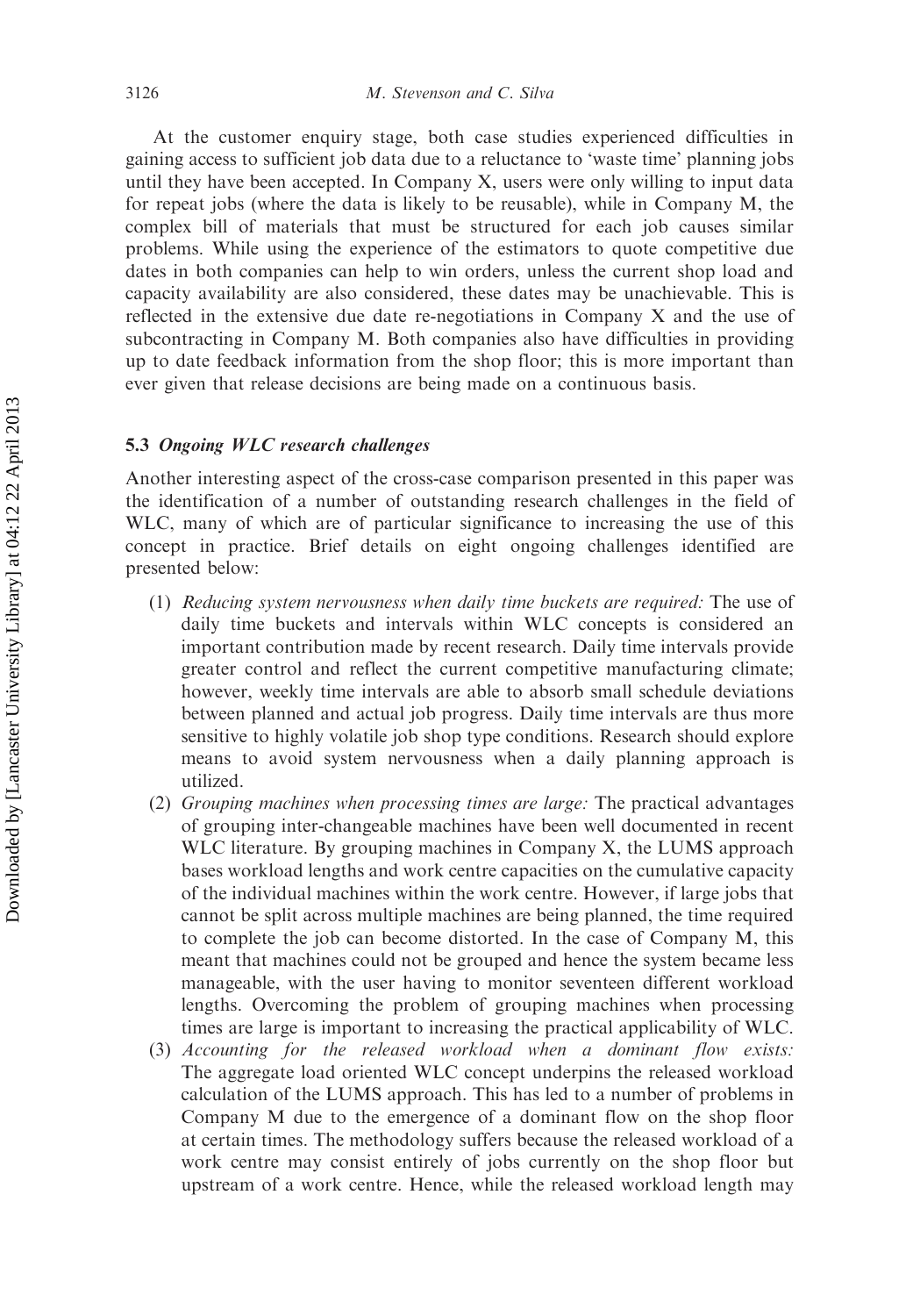indicate that a work centre is fully loaded, the machines may in fact be standing idle. In this case, it may be necessary to refine the methodology in line with the 'adjusted aggregate load' methodology presented by Land and Gaalman (1996), Oosterman et al. (2000) and Land (2004). Accounting for the release workload under varying shop conditions remains an ongoing research interest in this field.

- (4) Planning workloads and pooling with complex product structures: It appears as though the LUMS approach, together with other WLC approaches, has been developed whilst considering relatively simple product structures, as found in Company X. When production complexity increases, and independences occur between jobs, the job entry stage increases in complexity. The effect of complex product structures upon the performance of the WLC concept requires further study. For example, it may be necessary to consider more than one pool of jobs. In the case of Company M, this could be applied in two ways: (1) to distinguish between assembly and subcomponent production (i.e. separate component and final assembly pools); and (2) to distinguish between distinct groups of jobs with differing production requirements (i.e. a pool for aluminium moulds and a pool for steel moulds).
- (5) Meeting WLC data requirements in practice: Recent empirical research in the field of WLC has noted difficulties in fulfilling the data requirements of the methodology on a day-to-day basis. In order to provide sufficient control, the concept relies on information being supplied at various levels, such as initial job details at the customer enquiry stage and feedback information regarding the progress of jobs on the shop floor. It is important that WLC concepts are designed in such a way that they are effective but that they also have realistic expectations of the data requirements that can be supplied in practice. Hence, it is important that researchers work closely with companies during the theoretical development stage in order to improve the practical applicability of WLC concepts.
- (6) WLC implementation strategies: WLC specific implementation strategies are required in order to address the specific needs of the concept. This remains a research gap in this field as previous case studies tend to focus on the outcomes of the research rather than how the results were achieved (see Hendry et al. 2006).
- (7) Increasing awareness of WLC in practice: To popularize the use of WLC in practice it is first necessary to increase industrial awareness, thus making WLC as recognisable as other PPC approaches such as Kanban, Theory of Constraints, and POLCA. Both empirical research projects described in this paper noted a lack of awareness in practice regarding the concept of WLC, and this is considered also likely to be the case in other companies. This is a gradual process and relies on successful case studies and disseminating the results to practitioners, such as through company based training, publications in trade journals and through introducing the topic of WLC into university courses.
- (8) The impact of web technology on WLC theory: The availability of web functionality has influenced the way in which the LUMS approach is supported by the decision support systems, rather than having a direct impact on the theory. The use of web technology to share information with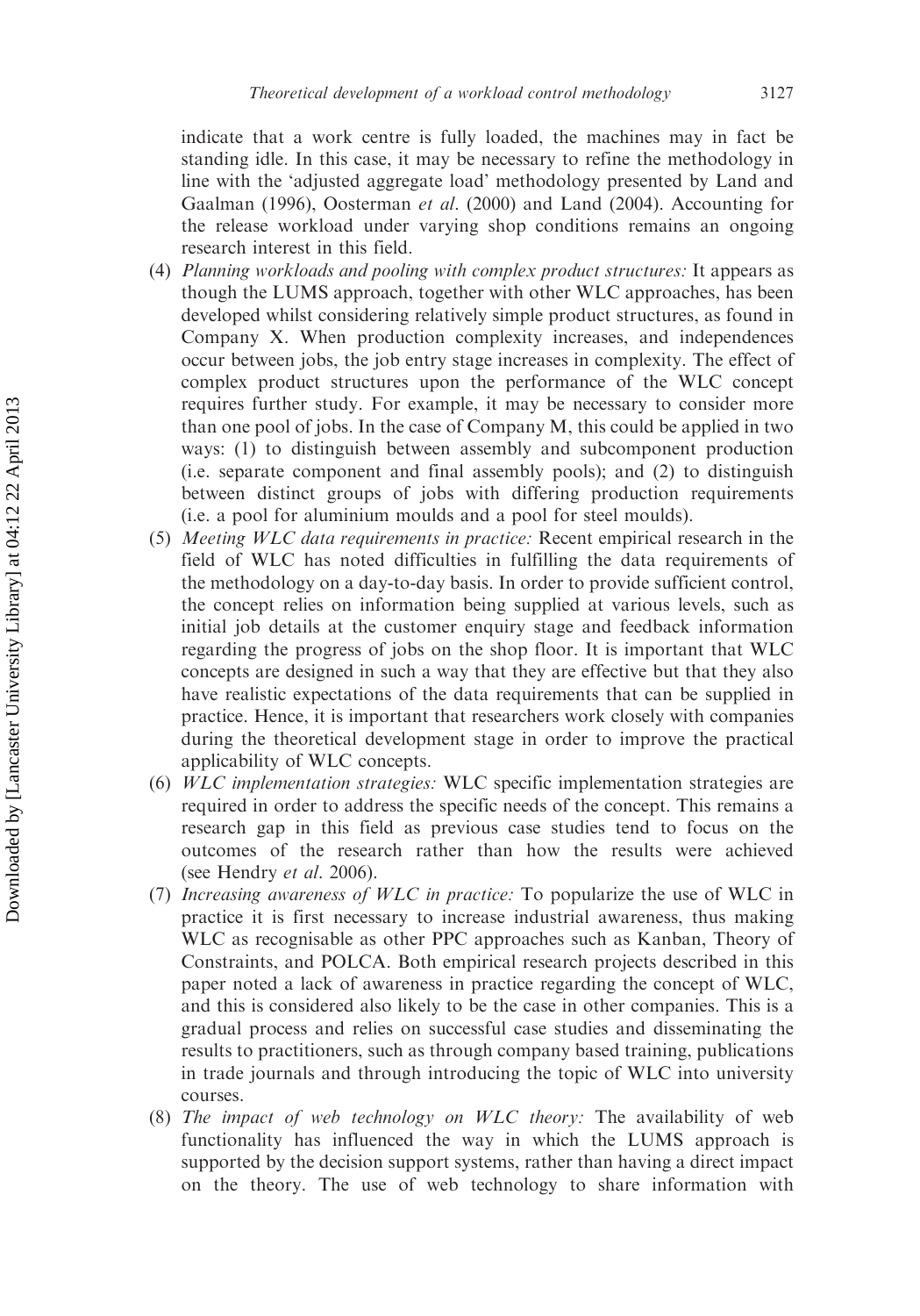customers and suppliers was highlighted as important in both studies, but expectations regarding this are higher in Company M. It is anticipated that this technology will ultimately be used to access real-time (workload and capacity) information from the job shops of Company M's suppliers, essentially treating them as an extension of capacity and an additional company work centre. Under such circumstances, the WLC methodology could be adapted to allow decisions to be taken along elements of the wider supply chain; this brings additional challenges and may imply further refinements to the methodology, thus requiring further research.

#### 6. Conclusion

This paper has presented a unique comparative case study analysis of two independent empirical research projects which began with the same WLC methodology and which were refined in parallel. The paper focuses on the refinements made to a particular WLC methodology, known as the LUMS approach. Both projects led to significant refinements to the concept; while 'what' is controlled remains relatively unchanged (i.e. the three-tiered hierarchy of workloads), the 'way' in which the workloads are controlled has changed dramatically. Despite the differing characteristics and cultures of the two companies, both methodologies have been refined in very similar ways; under the circumstances this is considered to be a reasonable indication of the generality of the refinements.

A wide range of factors have influenced the refinements made to the LUMS approach; these include relatively context specific issues such as the flexibility of capacity, the strike rate of the company, the complexity of production, the interchangeability of machines, the size and variability of processing and set-up times, capacity complexity, user expectations and regional (and cultural) differences. Refinements also reflect broader issues such as increased market competitiveness, increased customer expectations, technological advancements and theoretical developments presented in the literature. Changes to the 'Workload control infrastructure' (in tables 2 and 3) largely reflect theoretical developments and the expectations of both users and customers; changes to 'Parameters and controls' (see table 4) are more context specific.

The comparison of the two case studies has facilitated the identification of motivations behind the refinements made to the original methodology and allowed the authors to indicate which refinements can be considered relatively generic and which are largely company specific. In general it can be observed that: (1) where refinements are the result of the elapse of time, both projects refined the LUMS approach in very similar (and relatively generic) ways; and (2) where refinements are the result of contextual requirements, the differing company characteristics meant that the two projects refined the LUMS approach in differing directions. The paper also presented a number of implementation difficulties common to both case studies whilst providing insights into possible means of avoiding these complications in the future. Finally, eight important future research challenges have been raised to which the WLC research community must respond in order to facilitate further applications of the WLC concept in practice.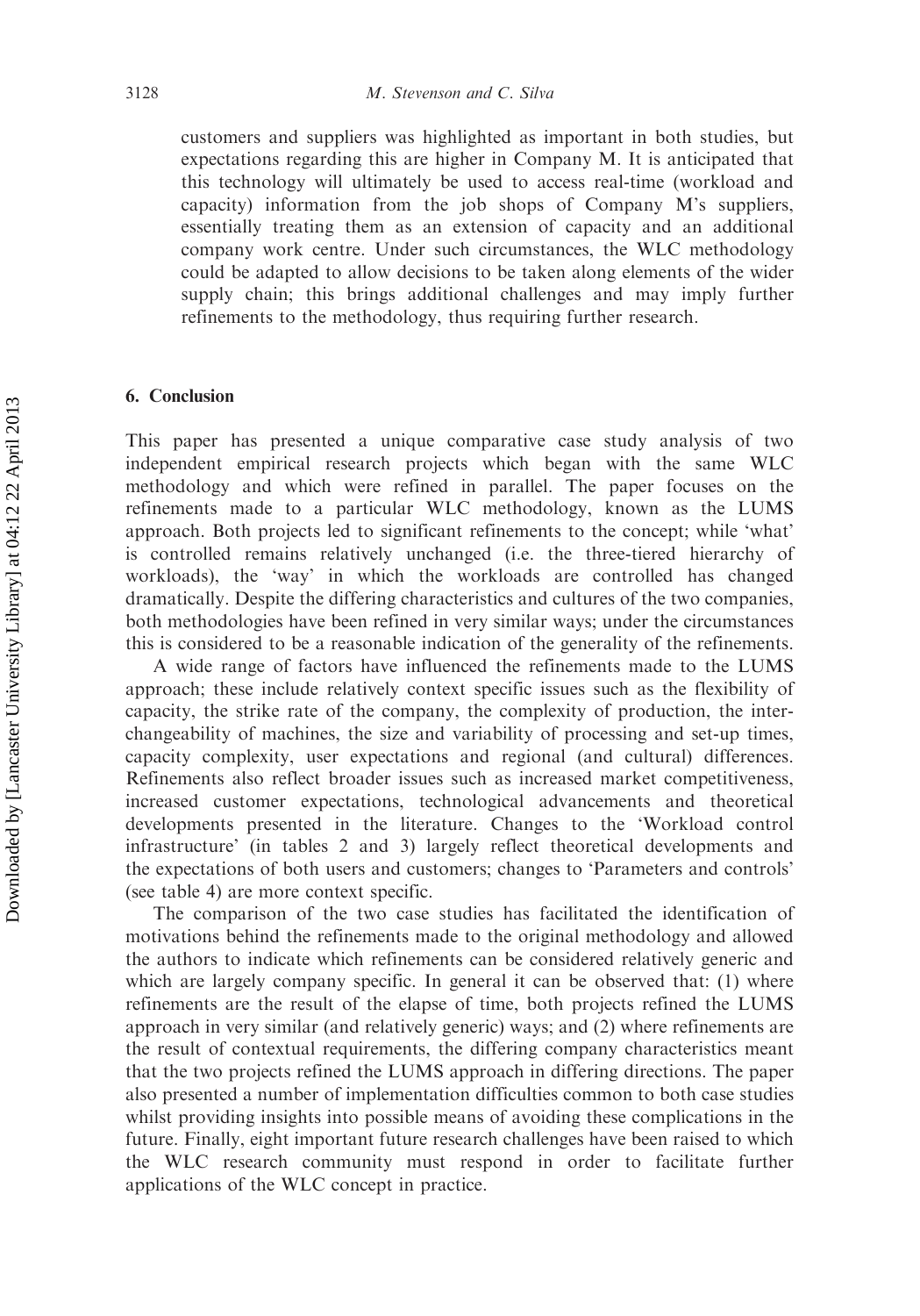| Issue A: company overview           |                                                                         |
|-------------------------------------|-------------------------------------------------------------------------|
| 1                                   | Company size (turnover and number of employees)                         |
| $\sqrt{2}$                          | Typical customers (including industries and types of products)          |
| $\mathfrak{Z}$                      | Locations of customers                                                  |
| $\overline{4}$                      | Degree of product customisation                                         |
| 5                                   | Current shop load                                                       |
| 6                                   | Current delivery date adherence                                         |
| 7                                   | Strike rate of the company                                              |
|                                     | Issue B: demand data (and current shop load)                            |
| 1                                   | Demand variability/inter-arrival times                                  |
| $\mathfrak{2}$                      | Number of active jobs at present                                        |
| 3                                   | Number of rush orders                                                   |
| $\overline{4}$                      | Proportion of jobs that include design                                  |
| 5                                   | Delivery lead time and variability                                      |
|                                     | Issue C: planning procedures (prior to WLC)                             |
| 1                                   | Delivery date determination procedure                                   |
| $\overline{c}$                      | Delivery date (re-)negotiation procedure                                |
| $\mathfrak{Z}$                      | Due dates at the end of week or on individual days?                     |
| 4                                   | Due date tightness/slack                                                |
| 5                                   | Amount of planning at the customer enquiry stage                        |
| 6                                   | Availability of data at the customer enquiry stage                      |
| $\tau$                              | Planning horizon required                                               |
| 8                                   | Current production planning procedures                                  |
| 9                                   | Current scheduling procedures                                           |
| 10                                  | Use of prioritising jobs                                                |
| 11                                  | Current 'release' procedure                                             |
| 12                                  | Current shop floor control                                              |
| Issue D: shop floor machine details |                                                                         |
| 1                                   | Number of machines                                                      |
| 2                                   | Number of different types of machines                                   |
| 3                                   | Interchange-ability of machines                                         |
| $\overline{4}$<br>5                 | Current number of work centres (if machines grouped)                    |
|                                     | Constant bottlenecks/critical resources/convergent machines or routings |
| Issue E: job characteristics        |                                                                         |
| 1                                   | Size of setup times                                                     |
| 2                                   | Size of processing times                                                |
| 3<br>$\overline{4}$                 | Complexity of product structures                                        |
| $\sqrt{5}$                          | Throughput times<br>Size of jobs/variability of job sizes               |
| 6                                   | Variation in processing times between jobs at a work centre             |
| 7                                   | Variation in processing times for an individual job across work centres |
| 8                                   | Routing length and variability                                          |
| 9                                   | Routing diversity                                                       |
| 10                                  | Scope for the alternative routing of jobs                               |
| 11                                  | Job groupings/families                                                  |
| 12                                  | Part commonality across jobs and material lead times                    |
| 13                                  | The size and delivery lead time of the largest anticipated job          |
|                                     |                                                                         |
|                                     | Issue F: capacity management (and output control measures)              |
| 1<br>$\overline{2}$                 | Current approach to determining capacities                              |
|                                     | Variation in capacities from day to day                                 |
|                                     |                                                                         |

Appendix: tabulated characteristics used to compare the case studies.

(continued)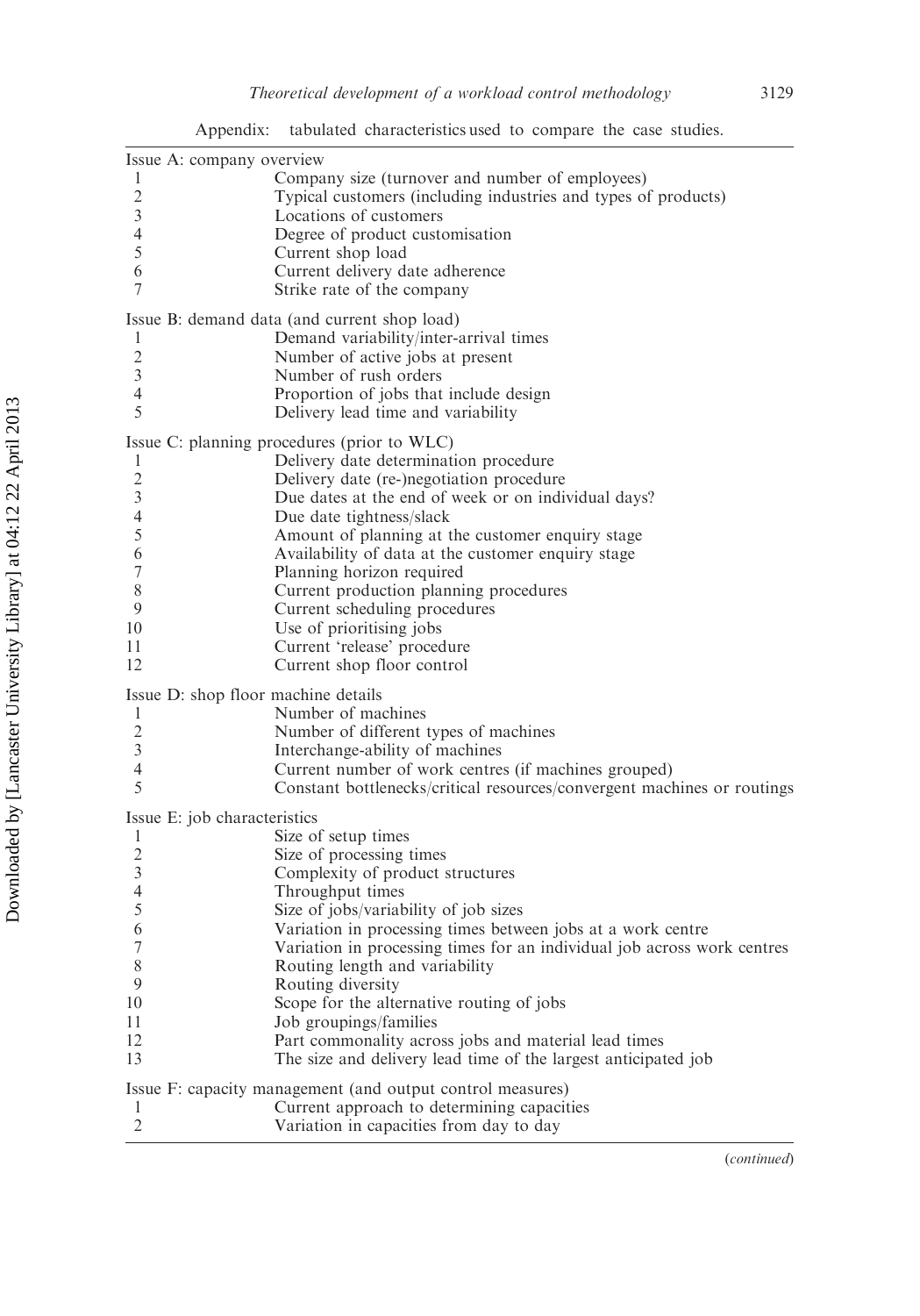Appendix: Continued.

| 3<br>$\overline{4}$        | Capacity flexibility and available output control options<br>Interchange-ability of operators between machines (multi-skilling) |
|----------------------------|---------------------------------------------------------------------------------------------------------------------------------|
| Issue G: technical aspects |                                                                                                                                 |
|                            | Use of the web within the company                                                                                               |
| 2                          | Use of the web by customers                                                                                                     |
| 3                          | Software and hardware availability and usage                                                                                    |
| $\overline{4}$             | Experience (and current roles and responsibilities) of the proposed end-user                                                    |

### **References**

- Amaro, G.M., Hendry, L.C. and Kingsman, B.G., Competitive advantage, customisation and a new taxonomy for non make-to-stock companies. Int. J. Oper. Prod. Manage., 1999, 19(4), 349–371.
- Bechte, W., Theory and practice of load oriented manufacturing control. Int. J. Prod. Res., 1988, 26(3), 375–395.
- Bechte, W., Load oriented manufacturing control just in time production for job shops. Prod. Plan. & Cont., 1994, 5, 292–307.
- Bergamaschi, D., Cigolini, R., Perona, M. and Portioli, A., Order review and release strategies in a job shop environment: a review and a classification. Int. J. Prod. Res., 1997, 35(2), 399–420.
- Bertrand, J.W.M. and Van Ooijen, H.P.G., Workload based order release and productivity: A missing link. Prod. Plan. & Cont., 2002, 13(7), 665–678.
- Cigolini, R. and Portioli-Staudacher, A., An experimental investigation on workload limiting methods with ORR policies in a job shop environment. *Prod. Plan. & Cont.*, 2002, 13(7), 602–613.
- Hendry, L.C., A decision support system to manage delivery and manufacturing lead times in make to order companies. PhD thesis, Lancaster University, Lancaster, UK, 1989.
- Hendry, L.C. and Kingsman, B.G., Production planning systems and their applicability to make to order companies. Euro. J. Oper. Res., 1989, 40, 1-15.
- Hendry, L.C. and Kingsman, B.G., A decision support system for job release in make to order companies. Int. J. Oper. Prod. Manage., 1991, 11, 6–16.
- Hendry, L.C. and Kingsman, B.G., Customer enquiry management: part of a hierarchical system to control lead times in MTO companies. J. Oper. Res. Soc., 1993, 44(1), 61–70.
- Hendry, L.C. and Wong, S.K., Alternative order release mechanisms: a comparison by simulation. *Int. J. Prod. Res.*, 1994, 32(12), 2827-2842.
- Hendry, L.C., Land, M.L., Stevenson, M. and Gaalman, G., Investigating implementation issues for workload control: A comparative case study analysis, in 14th International Working Seminar on Production Economics, Innsbruck, Conference Proceedings, 2006, Vol. 3, pp. 129–142.
- Henrich, P., Land, M.J. and Gaalman, G., Exploring applicability of the workload control concept. Int. J. Prod. Econ., 2004, 90, 187–198.
- Kingsman, B.G., Modelling input-output workload control for dynamic capacity planning in production planning systems. Int. J. Prod. Econ., 2000, 68(1), 73–93.
- Kingsman, B.G. and Hendry, L.C., The relative contributions of input and output controls on the performance of a workload control system in make to order companies. Prod. Plan. & Cont., 2002, 13(7), 579–590.
- Land, M.J., Workload control in job shops: Grasping the tap. PhD thesis, University of Groningen, The Netherlands, Labyrint Publications, Ridderkerk, The Netherlands, 2004.
- Land, M.J. and Gaalman, G., Workload control concepts in job shops—a critical assessment. Int. J. Prod. Econ., 1996, 46-47, 535-548.
- Meredith, J., Building operations management theory through case and field research. J. Oper. Manage., 1998, 16, 441–454.